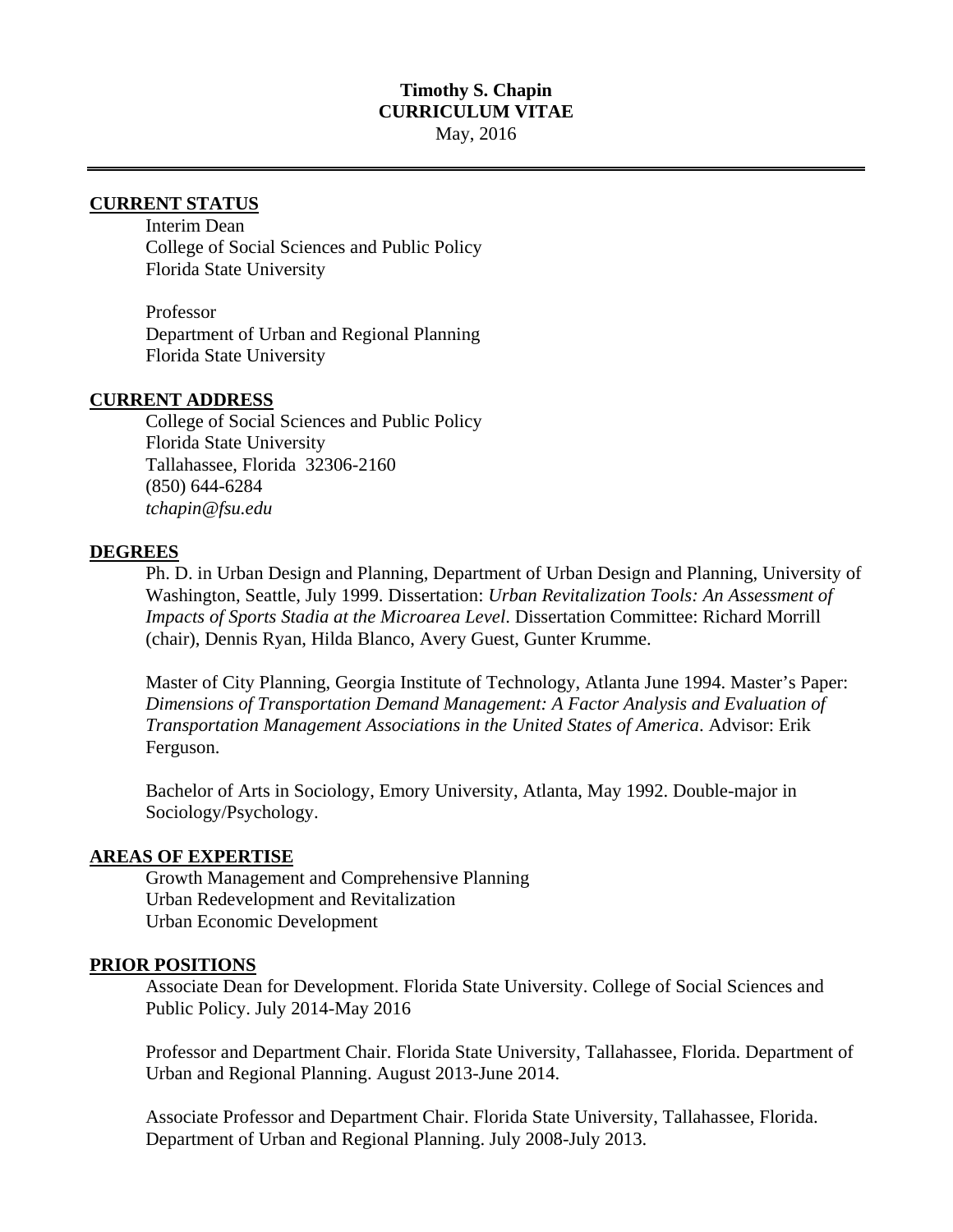Associate Professor. Florida State University, Tallahassee, Florida. Department of Urban and Regional Planning. August 2005-June 2008.

Faculty Affiliate. Florida State University, Tallahassee, Florida. DeVoe L. Moore Center for the Study of Critical Issues in Economic Policy and Government. January 2004-present.

Faculty Affiliate. Florida State University, Tallahassee, Florida. Center for Demography and Population Health. January 2004-present.

Assistant Professor. Florida State University, Tallahassee, Florida. Department of Urban and Regional Planning. August 1999-2005.

## **PUBLICATIONS**

### **Books**

Chapin, T. and C. Coutts (eds.). 2011. *Balancing Conservation and Development: Growth Management and Public Land Acquisition*. Ashgate Press: London.

Chapin, T., C. Connerly, and H. Higgins (eds.). 2007. *Growth Management in Florida: Planning for Paradise*. Ashgate Press: London.

### **Articles Published in Peer Reviewed Outlets**

Chapin, T. and C. Coutts. Forthcoming "Go-Gos, Slow-Gos, and No-Gos: The Location of Elderly Populations in Florida in 2000 and 2010." Journal of Architectural and Planning Research.

Linkous, E. and T. Chapin. 2014. "TDR Performance in Florida." Journal of the American Planning Association 80(3): 253-267.

Coutts, C., Chapin, T., Horner, M., & Taylor, C. 2013. The county-level effects of green space access on physical activity. Journal of Physical Activity and Health 10(2), 232-40.

Chapin, T. 2012. "From Growth Controls, to Comprehensive Planning, to Smart Growth: Planning's Emerging Fourth Wave." Journal of the American Planning Association 78(1): 5- 15.

Coutts, C., C. Basmajian, and T. Chapin. 2011. "Projecting Landscapes of Death." Landscape and Urban Planning 102(4): 254-261.

Horner, M., T. Zhao, and T. Chapin. 2011. "Exploring Opportunities for Integrating GIScience with Energy Sustainability: Towards a Research Agenda." Annals of the Association of American Geographers 101(4): 764-774.

Coutts, C., M. Horner, and T. Chapin. 2010. "Using Geographic Information Systems to Model the Effects of Green Space Accessibility on Mortality in Florida." Geocarto International 25(6): 471-484.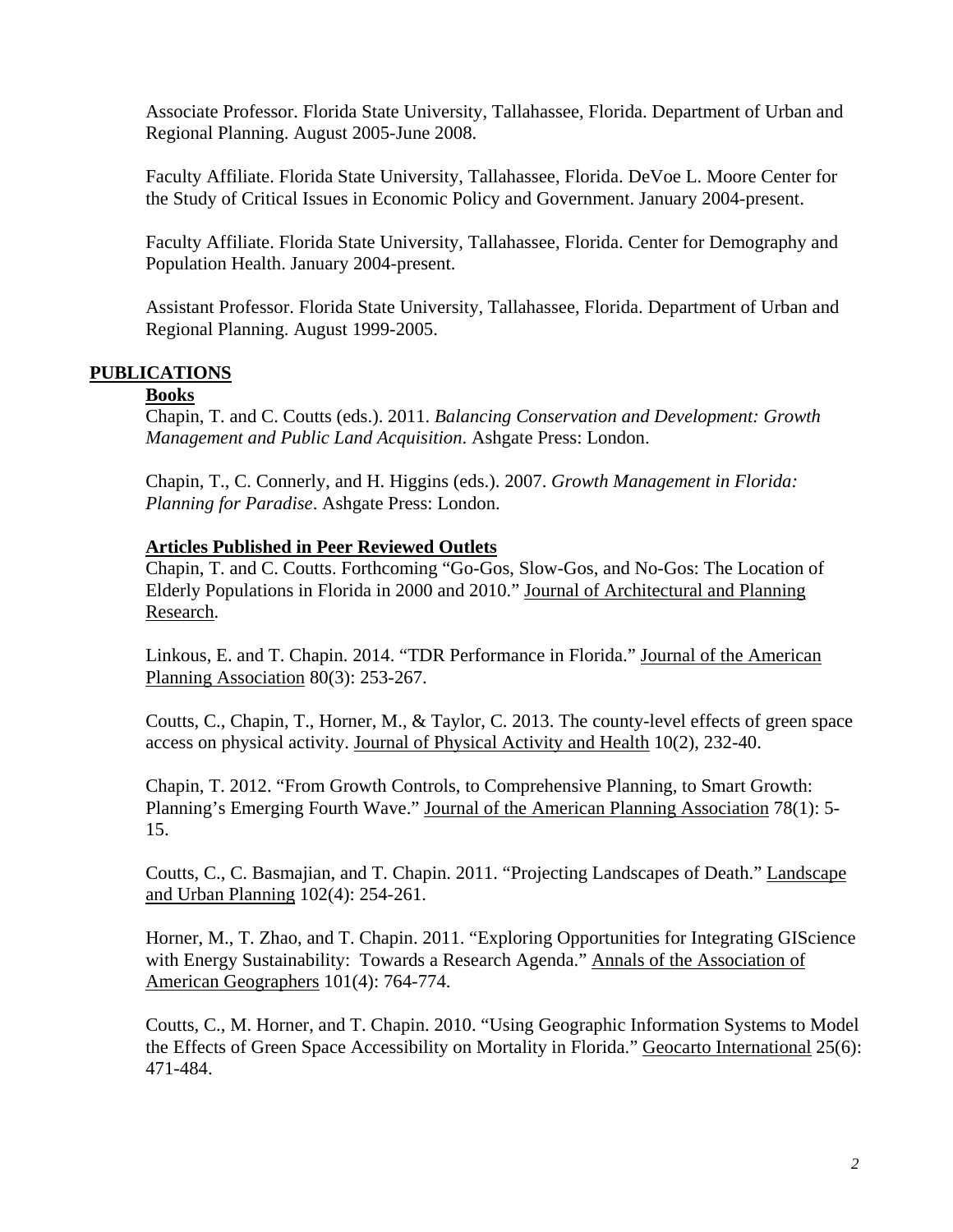Chapin, T., R. Deyle, and J. Baker. 2008. "A Parcel-Based GIS Method for Evaluating Conformance of Local Land-Use Planning with a State Mandate to Reduce Exposure to Hurricane Flooding." Environment and Planning B: Planning and Design, 35(2): 261-279.

Deyle, R., T. Chapin, and J. Baker. 2008. "The Proof of the Planning is in the Platting: An Evaluation of Florida's Hurricane Exposure Mitigation Planning Mandate." Journal of the American Planning Association 74(3): 349-370.

Baker, J., R. Deyle, T. Chapin, and J. Richardson. 2008. "Are We Any Safer? Comprehensive Plan Impacts on Hurricane Evacuation and Shelter Demand in Florida." Coastal Management 36(3): 294-317.

Chapin, T. 2007. "Comment on Shishir Mathur's 'Do Impact Fees Raise the Price of Existing Housing?'." Housing Policy Debate 18(4): 661-667.

Chapin, T. 2007. "Local Governments as Policy Entrepreneurs: Evaluating Florida's 'Concurrency Experiment'." Urban Affairs Review 42(4): 505-532.

Chapin, T. 2006. "Sports and the Urban Economy." *The Geography-Sports Connection: Using Sports to Teach Geography*, by Lisa DeChano and Fred Shelley (Eds.). National Council for Geographic Education: Jacksonville, AL, 79-88.

Chapin, T. and C. Connerly. 2004. "Attitudes Towards Growth Management in Florida: Comparing Resident Support in 1985 and 2001." Journal of the American Planning Association 70(4): pp. 443-452.

Chapin, T. 2004. "Sports Facilities as Urban Development Catalysts: Assessing Baltimore's Camden Yards and Cleveland's Gateway Complex." Journal of the American Planning Association, 70(2): pp. 193-209.

Chapin, T. 2004. "Variations in Citizen Familiarity with Growth Management Processes: Evidence from Florida." Urban Affairs Review, 39(4): pp. 441-460.

Chapin, T. 2003. "Revolutionizing the Core: GIS in the Planning Curriculum." Environment & Planning B: Planning and Design, 30(4): pp. 565-573.

Chapin, T. 2002. "Beyond the Entrepreneurial City: Municipal Capitalism in San Diego". Journal of Urban Affairs, 24(5): pp. 565-581.

Chapin, T. and J. Fitzgerald. 2002. "Student Recruitment and the World Wide Web: An Analysis of the Supply and Demand of Online Information in Planning." Journal of Planning Education and Research, 21(4): pp. 419-423.

Chapin, T. 2000. "The Political Economy of Sports Facility Location: An End-of-the-Century Review and Assessment." Marquette Sports Law Journal, 10(2): pp. 361-382.

Chapin, T. 2000. "Sports Facilities and District Development: Identifying Factors Critical to the Urban Revitalization-through-Sports Strategy." Proceedings of the 2000 Sport in the City Conference. Indianapolis, IN: Indiana University; pp. 35-57.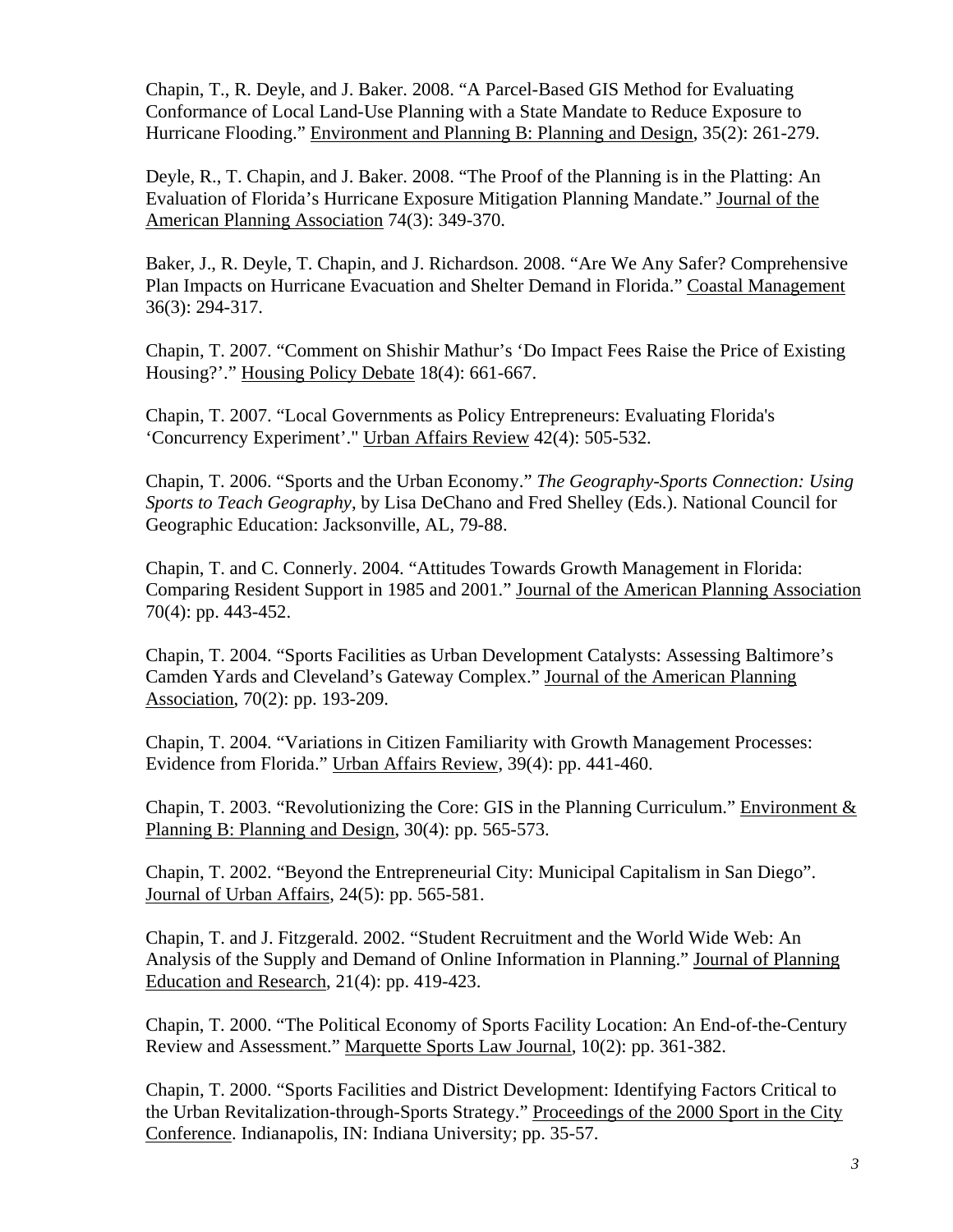Morrill, R. and T. Chapin. 1997. "Spatial Inequality in Higher Education in Washington." Applied Geographic Studies, 1(2): pp. 95-114.

# **Works in Edited Volumes**

T. Chapin. 2011. "Understanding Public Support for Land Acquisition and Growth Management: The Case of Florida." In *Balancing Conservation and Development: Growth Management and Public Land Acquisition, T. Chapin and C. Coutts (eds.). Ashgate Press:* London.

T. Chapin and H. Higgins. 2011. "Balancing Land Conservation and Land Development: The Rise and Fall of Florida's Rural Land Stewardship Areas Program." In *Balancing Conservation and Development: Growth Management and Public Land Acquisition,* T. Chapin and C. Coutts (eds.). Ashgate Press: London.

T. Chapin and C. Coutts. 2011. "Conclusion: Evaluating the Prospects for Integrating Land Conservation and Growth Management." In *Balancing Conservation and Development: Growth Management and Public Land Acquisition,* T. Chapin and C. Coutts (eds.). Ashgate Press: London.

T. Chapin and C. Coutts. 2011. "Introduction." In *Balancing Conservation and Development: Growth Management and Public Land Acquisition,* T. Chapin and C. Coutts (eds.). Ashgate Press: London.

Ihlanfeldt, K. and T. Chapin. 2009. "Effects of State Smart Growth Programs on Transportation Outcomes." In *Smart Growth and the States,* G. Ingram, A. Carbonell, and Y. Hong (Eds.). Cambridge, MA: Lincoln Press.

Chapin, T. and K. Ihlanfeldt.2009. "Florida: The Pitfalls of Comprehensive Planning." In *Smart Growth and the States,* G. Ingram, A. Carbonell, and Y. Hong (Eds.). Cambridge, MA: Lincoln Press.

Chapin, T. 2009. "Large Landowners as Plan-Makers: St. Joe and the Future of the Florida Panhandle." In *Large Landowners and Land Markets*, R. Bostic and R. Greenstein (Eds.). Cambridge, MA: Lincoln Press.

Chapin, T. 2007. "Growth Management or Growth Unabated? Economic Development in Florida Since 1990." In *Growth Management in Florida: Planning for Paradise*, T. Chapin, C. Connerly, and H. Higgins (Eds.). London: Ashgate.

Chapin, T. and C. Connerly. 2007. "Attitudes Towards Growth Management in Florida: Comparing Resident Support in 1985 and 2001." In *Growth Management in Florida: Planning for Paradise*, T. Chapin, C. Connerly, and H. Higgins (Eds.). London: Ashgate.

Chapin, T., C. Connerly and H. Higgins. 2007. "Introduction." In *Growth Management in Florida: Planning for Paradise*, T. Chapin, C. Connerly, and H. Higgins (Eds.). London: Ashgate.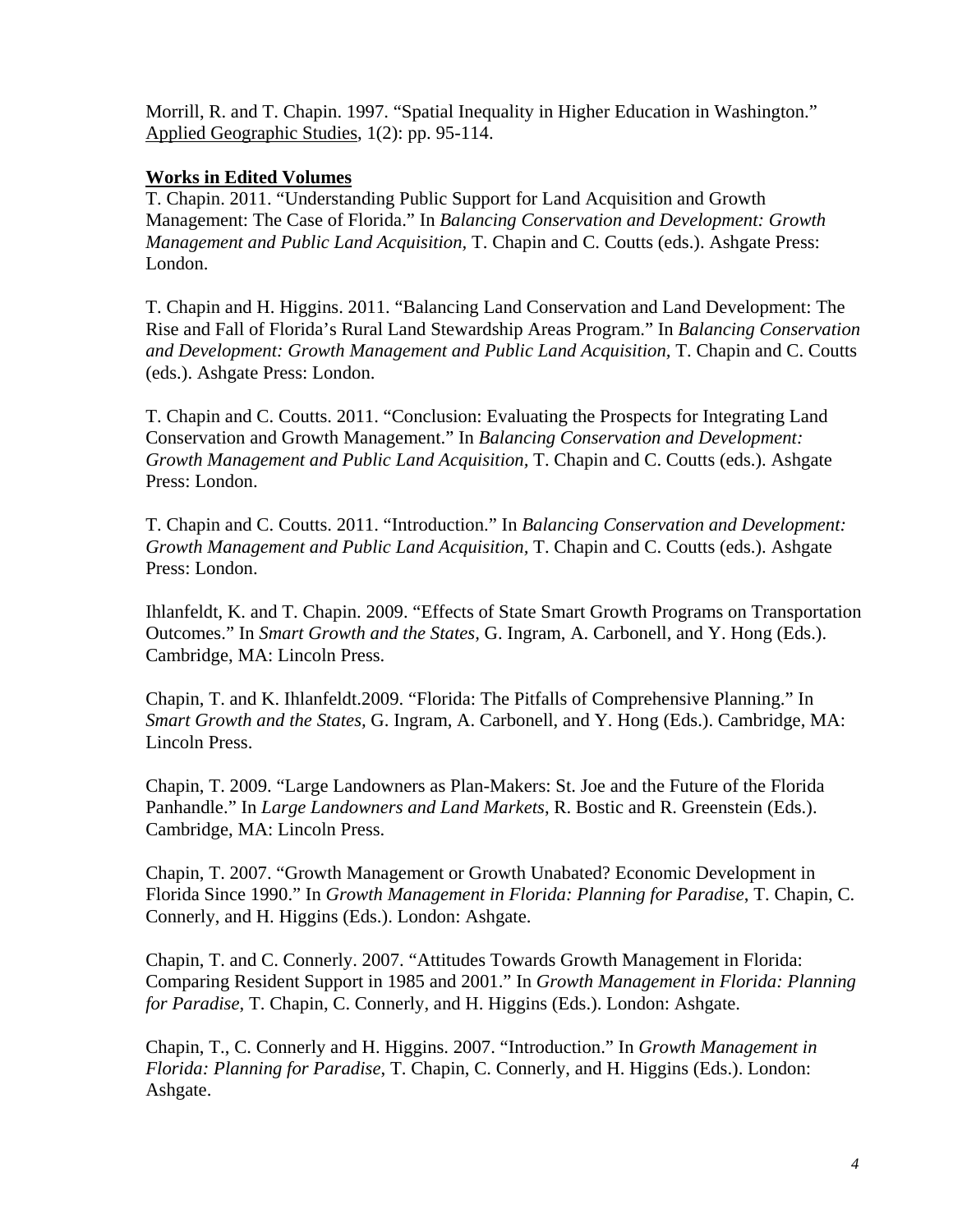Chapin, T., C. Connerly and H. Higgins. 2007. "Conclusion." In *Growth Management in Florida: Planning for Paradise*, T. Chapin, C. Connerly, and H. Higgins (Eds.). London: Ashgate.

Deyle, R., T. Chapin, and J. Baker. 2007. "Are We Any Safer? An Evaluation of Florida's Hurricane Hazard Mitigation Planning Mandates." In *Growth Management in Florida: Planning for Paradise*, T. Chapin, C. Connerly, and H. Higgins (Eds.). London: Ashgate.

Nicholas, J. and T. Chapin. 2007. "The Fiscal Theory and Reality of Growth Management in Florida." In *Growth Management in Florida: Planning for Paradise*, T. Chapin, C. Connerly, and H. Higgins (Eds.). London: Ashgate.

Chapin, T. 2003. "Extrapolation". In *The SAGE Encyclopedia of Social Science Research Methods,* T. Liao, M. Lewis-Beck, and A. Bryman's (Eds.). Sage Publications: New York.

### **Reports and Monographs**

Duncan, M., N. Charness, T. Chapin, M. Horner, L. Stevens, A. Richard, D. Souders, J. Crute, A. Riemondy, and D. Morgan. 2015. "Enhanced Mobility for Aging Populations Using Automated Vehicles." Report prepared for the Florida Department of Transportation.

Chapin, T. D. Fitz-Patrick, and K. Bareford. 2011. "An Analysis of Changes in Florida's Coastal High Hazard Area (CHHA) 2006-2010". Report prepared for the Florida Department of Community Affairs.

Pesta, B., T. Chapin, and P. Koeppel. *Summary Report: Local Mitigation Strategy Grant Program (2009-2010)*. Prepared for the Florida Division of Emergency Management.

T. Chapin, R. Deyle, and H. Higgins. 2011. *Taking the High Road: Integrating Hazard Mitigation into Long-Range Transportation Planning*. A Best Practices Manual prepared for the Florida Division of Emergency Management.

Fulton, B. and T. Chapin. 2010. *Miami-Dade County Urban Development Boundary Analysis Project: Final Report*. EPA Smart Growth Implementation Assistance Program.

Roam, A., T. Chapin, and P. Koeppel. *Evaluation of the 2009 Local Mitigation Strategy Update Program Between FSU and DEM*. Prepared for the Florida Division of Emergency Management.

Chapin, T. 2008. *A Coordinated, Statewide Regional Visioning Initiative for Florida*. Prepared for the Century Commission for a Sustainable Florida.

Chapin, T., and C. Diaz-Venegas. 2007. *Local Government Guide to Population Estimation and Forecasting Techniques*. Prepared for the Florida Department of Community Affairs.

Chapin, T., and H. Higgins. 2007. *Rural Land Stewardship Areas (RLSAs) Evaluation Framework*. Prepared for the Florida Department of Community Affairs.

Chapin, T., and H. Higgins. 2007. *Rural Land Stewardship 2007 Annual Report*. Prepared for the Florida Department of Community Affairs.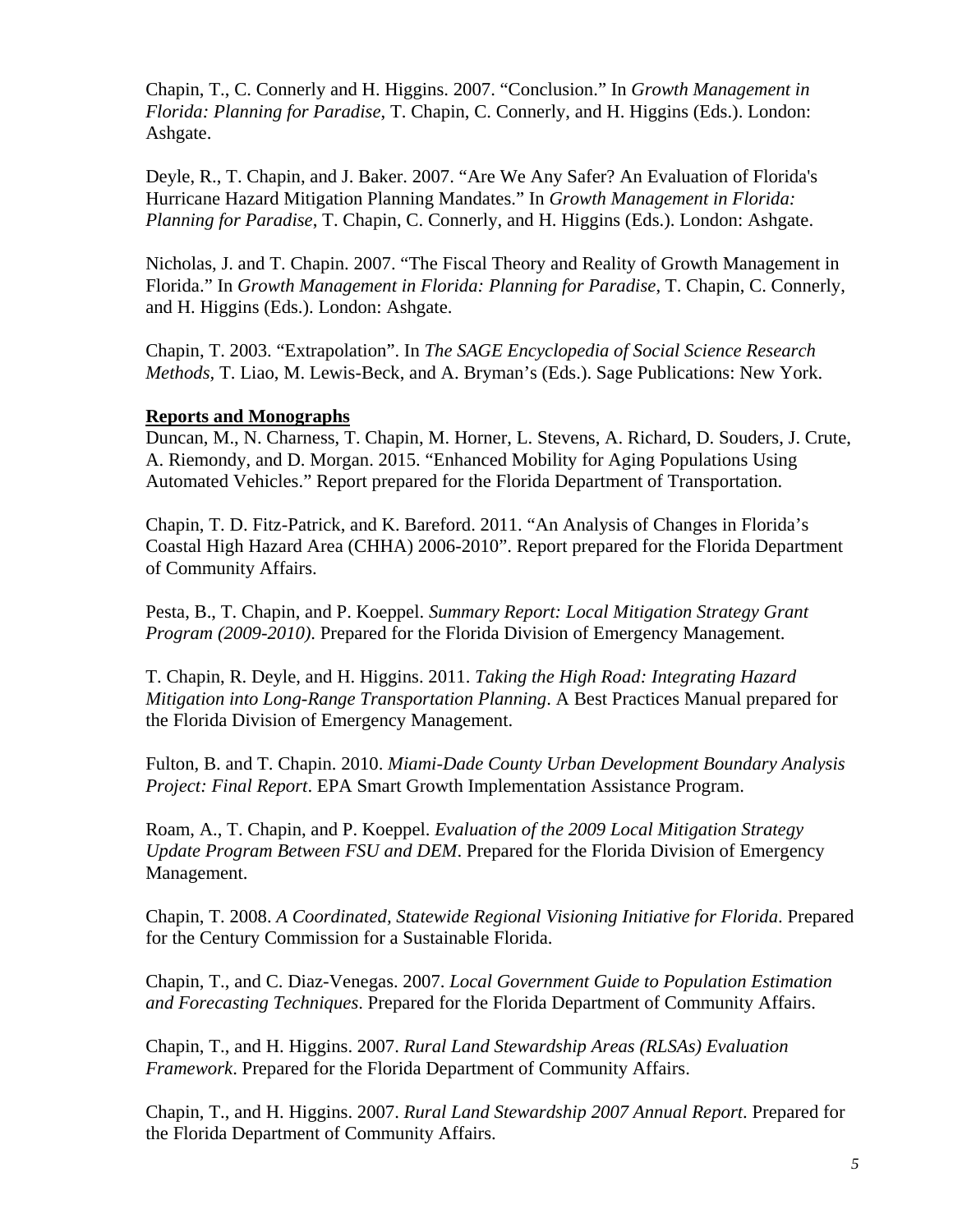Chapin, T., and H. Higgins. 2007. *Rural Land Stewardship Area Program Case Studies: Collier County and St. Lucie County*. Prepared for the Florida Department of Community Affairs.

Chapin, T., H. Higgins, and E. Rosenberg. 2007. *Comparison of Florida's Approaches to Large-Scale Planning: DRIs, RLSAs, OSPs, AWDRIs, and SAPs*. Prepared for the Florida Department of Community Affairs.

Chapin, T., G. Thompson, and J. Brown. 2007. *Rethinking the Transportation Concurrency Mandate*. Prepared for the Florida Department of Community Affairs.

Chapin, T. 2007. "Not Your Ordinary Joe: The St. Joe Company and Florida's Great Northwest." *Lincoln Institute of Land Policy Working Paper Series*.

Chapin, T. and H. Khan. 2006. *Assessing Florida Citizen Attitudes Towards Growth, Growth Management, and Quality of Life Issues: Final Report*. Prepared for the Century Commission for a Sustainable Florida.

Deyle, R., T. Chapin, and E. Baker. 2006. *Assessing and Mitigating the Exposure of Costal Communities to Hurricane Flood Damage*. Prepared for the Florida Department of Community Affairs, Division of Emergency Management. Published by the Florida State University Florida Planning and Development Laboratory.

Chapin, T. 2004. *Review of the City of St. Cloud's Proposed CRA*. Prepared for the Osceola County Board of Commissioners. Published by the Florida State University Florida Planning and Development Laboratory.

Chapin, T. 2003. *Catalysts of Redevelopment: An Evaluation of Three Florida CRAs*. Prepared for the Florida Redevelopment Association. Published by the Florida State University Florida Planning and Development Laboratory.

Chapin, T. 2003. *A Population and Employment Forecast for Franklin County*. Prepared for Franklin County, Florida. Published by the Florida State University Florida Planning and Development Laboratory.

Chapin, T. 2002. "Identifying the Real Costs and Benefits of Sports Facilities." *Lincoln Institute of Land Policy Working Paper Series*. Available Online at http://www.lincolninst.edu/pubs/dl/671\_chapin-web.pdf

Chapin, T. 2002. *Tax Increment Financing in the United States: A Review of the Scholarly Literature*. Prepared for the Florida Redevelopment Association. Published by the Florida State University Florida Planning and Development Laboratory.

Chapin, T. 2000. *Investigating District and Sports Facility Synergy*. Prepared for CMC Heartland Partners, Inc. for the "Shops Area Project" in Milwaukee, WI.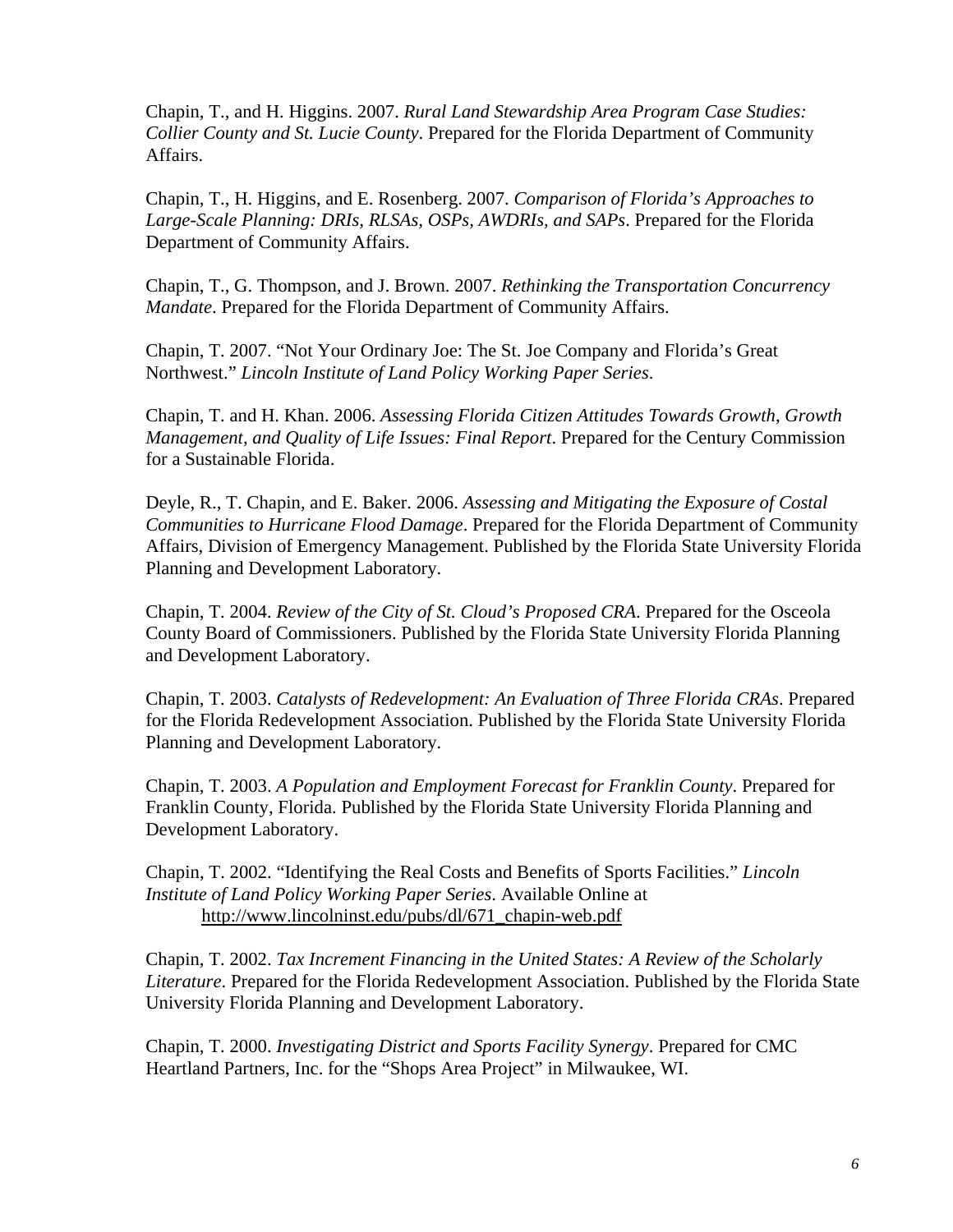Chapin, T. 1999. "An Assessment of the Microarea Impacts of Sports Stadia." *Proceedings of the 1999 APA National Planning Conference*. Seattle, WA. Published by the American Planning Association.

Chapin, T. 1997. "Sports Facility Location as an Economic Development Strategy in Seattle, Portland, and Vancouver." *Pacific Northwest Regional Economic Conference*. Spokane, WA.

Chapin, T. 1994. *Georgia Institute of Technology Campus Safety Report: Traffic Accident Analysis.* Prepared for the Georgia Institute of Technology Police Department in preparation for the Centennial Olympic Games. Published by the Department of City Planning: Georgia Institute of Technology.

Chapin, T. 1994. *Georgia Institute of Technology Campus Safety Report: Criminal Incident Analysis.* Prepared for the Georgia Institute of Technology Police Department in preparation for the Centennial Olympic Games. Published by the Department of City Planning: Georgia Institute of Technology.

### **Working Papers**

Vella, K., N. Sipe, W. Butler, T. Chapin, and J. Murley. Does Voluntary Collaboration Advance Policy and Practice?: Evaluating the Southeast Florida Regional Climate Change Compact. To be submitted to the *Journal of Planning Education and Research* special issue on natural hazards and climate change.

Chapin, T., R. Deyle, and H. Higgins. "Integrating Hazard Mitigation and Sea Level Rise Adaptation into Long-Range Transportation Planning."

Chapin, T. "Evaluating the Implementation Effectiveness of Scenario Plans: A Comparative Analysis."

## **Book Reviews**

Chapin, T. 2012-present. *Notes from the Review Editor*. Journal of the American Planning Association, 78(3) – present issue.

Chapin, T. 2015. Basic *Methods of Policy Analysis and Planning* by Carl Patton, David Sawicki, and Jennifer Clark. Journal Planning Education and Research.

Chapin, T. 2015. *How Real Estate Development Works* by Peter Hendee Brown. Journal of the American Planning Association, 81(4).

Chapin, T. 2015. *Convention Center Follies* by Heywood T. Sanders. Journal of the American Planning Association, 81(3).

Chapin, T. 2015. *Foundations of Real Estate Development* by Arthur C. Nelson. Journal of the American Planning Association, 81(2).

Chapin, T. 2014. *Atlanta Unbound* by Carlton Basmajian. Journal of the American Planning Association, 80(4).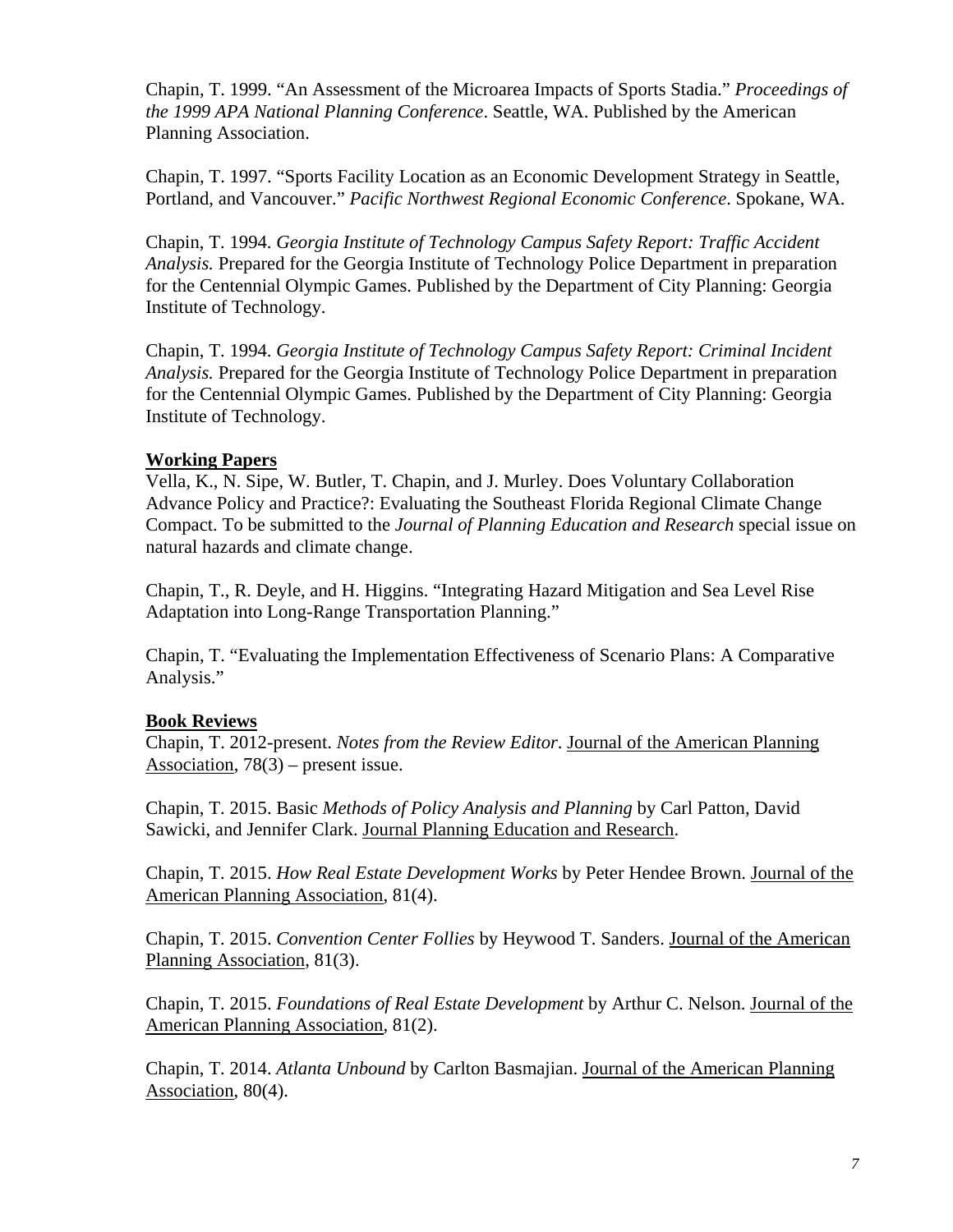Chapin, T. 2014. *Infrastructure Planning and Finance* by Vicki Elmer and Adam Leigland. Journal of the American Planning Association, 80(3).

Chapin, T. 2014. *Oregon Plans* by Sy Adler. Journal of the American Planning Association, 80(1).

Chapin, T. 2013. *Going Solo: The Extraordinary Rise and Surprising Appeal of Living Alone* by Eric Klinenberg. Journal of the American Planning Association, 79(3). Chapin, T. 2013. *The Signal and the Noise* by Nate Silver. Journal of the American Planning Association, 79(2).

Chapin, T. 2009. *Managing Growth in America's Communities* by Douglas Porter. Journal of the American Planning Association, 75(1): pp. 90.

Chapin, T. 2005. *The Portland Edge* by Connie Ozawa (Ed.). Journal of the American Planning Association, 71(4): pp. 453-454.

Chapin, T. 2004. *Public Dollars, Private Stadiums: The Battle Over Building Sports Stadiums* by Kevin J. Delaney and Rick Eckstein. Journal of Urban Affairs, 26(2): pp. 262-263.

Chapin, T. 2003. *Married to the Mouse* by Richard Fogelsong. Journal of the American Planning Association, 69(1): pp. 92-93.

Chapin, T. 1999. *Developing Urban Entertainment Centers* by Michael D. Beyard et al. and *Sports, Jobs, and Taxes: The Economic Impact of Sports Teams and Stadiums* by Roger G. Noll and Andrew Zimbalist, eds. Journal of the American Planning Association, 65(3): pp. 339- 340.

Chapin, T. 1998. *Sports, Convention, and Entertainment Facilities* by David C. Petersen. Journal of the American Planning Association, 64(3): pp. 378-379.

## **Newsletter Articles**

Chapin, T. 2010. The "Pig in the Python": Florida's Aging Baby Boomer Population. Florida Land Development News: Vol. 2 (2): 4-6.

Chapin, T. 2009. Florida's Role in Planning Innovation. Overview: Newsletter of the Florida Planning and Zoning Association: Vol. 6 (3): 9, 11.

Chapin, T., G. Thompson, and J. Brown. 2008. Rethinking the Florida Transportation Concurrency Mandate. DeVoe L. Moore Center Policy Brief: Issue No. 27 (March).

Chapin, T., R. Deyle, J. Baker. 2006. Assessing the Effectiveness of Comprehensive Plans in Mitigating Exposure of Florida Coastal Communities to Hurricane Flooding. DeVoe L. Moore Center Policy Brief: Issue No. 23 (December).

Chapin, T. 2006. Reveling in the "Little Victories". *Florida Connections*, a newsletter of the Florida Department of Community Affairs, Division of Community Planning, Front Porch Florida. Vol. 4 (3): 9, 11.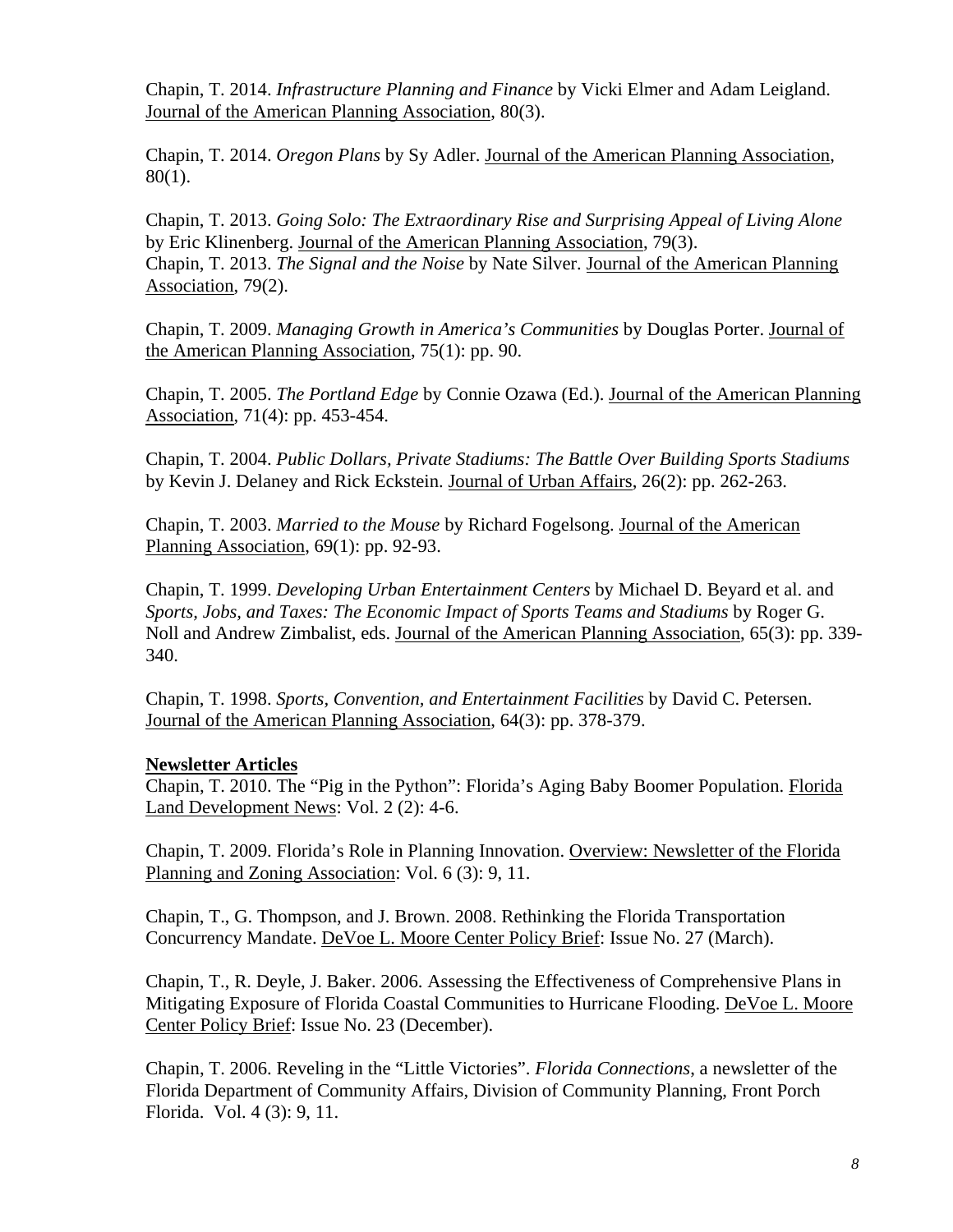Chapin, T., R. Deyle, J. Baker. 2006. Reduced Hazard Exposure through Growth Management? An Evaluation of the Effectiveness of Florida's Hurricane Hazard Mitigation Planning Mandates. DeVoe L. Moore Center Policy Brief: Issue No. 18 (March).

Chapin, T. 2005. "Findings from a Review of Local Government Concurrency Practices in Florida." DeVoe L. Moore Center Policy Brief: Issue No. 16 (September).

Chapin, T. 2005. "Investigating the Impact of Florida's Growth Management Approach on the State's Largest Cities." DeVoe L. Moore Center Policy Brief: Issue No. 14 (January).

Chapin, T. and C. Connerly. 2003. "Attitudes Towards Growth Management in Florida: Comparing Citizen Support in 1985 and 2001." DeVoe L. Moore Center Policy Brief: Issue No. 6 (January).

Chapin, T. and P. Anderson. 2002. "Sports Facility Reference List." Sports Facility Reports. A Publication of the *National Sports Law Institute.* 3(2): Fall.

Chapin, T. 1999. "Sports Facilities and Economic Development." News and Views: The Newsletter of the Economic Development Division of the American Planning Association (July).

Chapin, T. 1999. "Sports Facilities and District Revitalization." Stadium Insider (November).

Chapin, T. 1998. "Facility Location as an Economic Development Strategy." For the Record: The Official Newsletter of the National Sports Law Institute (June/July): 3-4.

## **CONTRACTS AND GRANTS**

## **External**

*Florida Department of Transportation*. Envisioning Florida's Future: Transportation and Land Use in an Automated Vehicle World. T. Chapin and L. Stevens, PIs. \$175,000, May 2015.

*Florida Department of Transportation*. Assessing the Property Value Impacts of SunRail Stations. T. Chapin, M. Horner, and M. Duncan, PIs. \$146,293, May 2015.

*Florida Department of Transportation*. Enhanced Mobility for Aging Populations Using Automated Vehicles. M. Duncan, T. Chapin, M. Horner, N. Charness, L. Stevens and J. Brown, PIs. \$304,596, June 2014.

*Florida Department of Economic Opportunity*. Cooperative Internship Program. T. Chapin and L. Stevens, PIs. \$29,952, October 2013.

*Florida Department of Transportation*. InterCity Bus Transportation Study. L. Stevens and T. Chapin, PIs. \$60,000, May 2013.

*Florida Department of Transportation*. US19 Corridor Study. T. Chapin and L. Stevens, PIs. \$60,000, May 2013.

*Blueprint 2000*. Cooperative Internship Program. T. Chapin and L. Stevens, PIs. \$8,192, May 2013.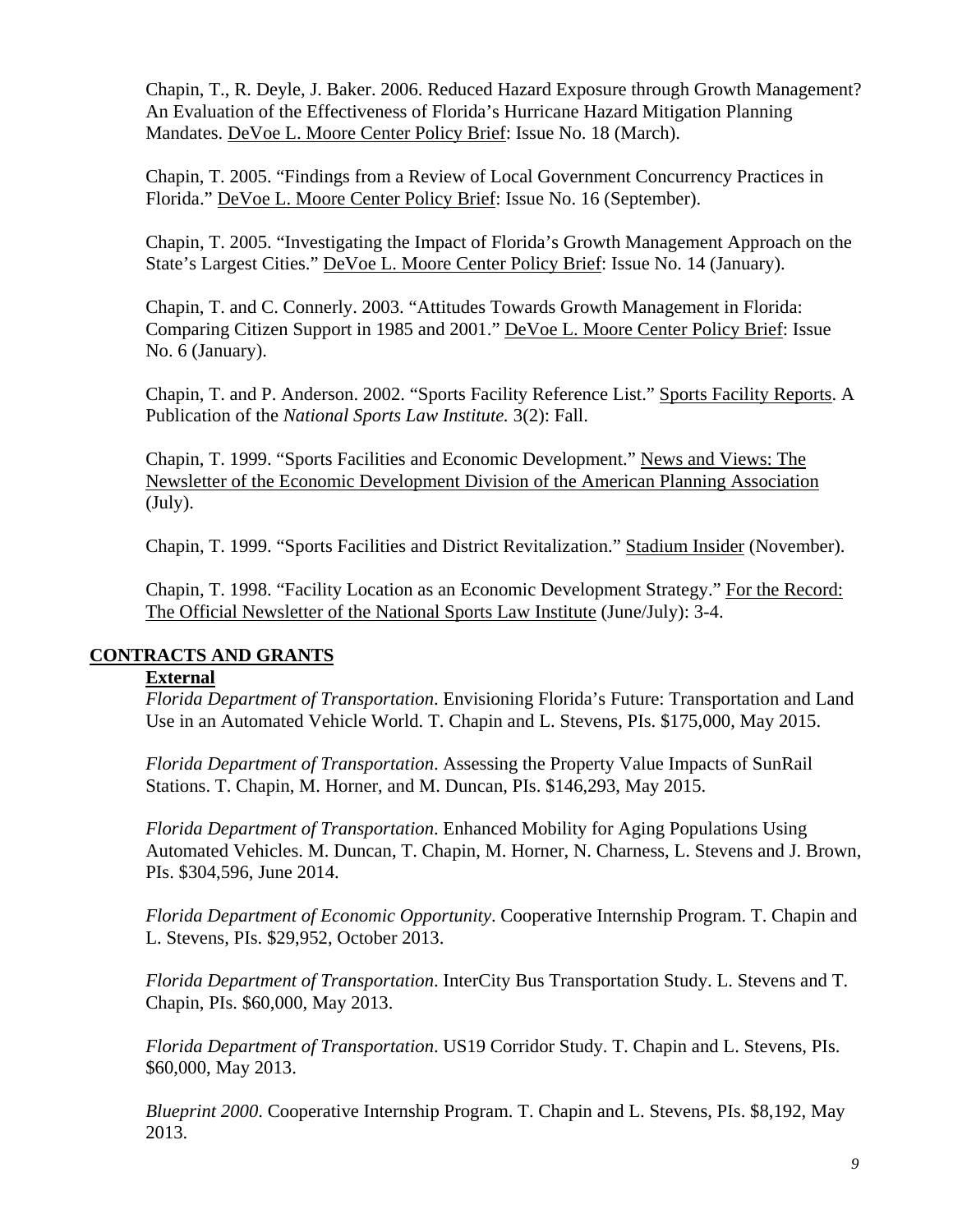*US Forest Service*. Cooperative Internship Program. T. Chapin and L. Stevens, PIs. \$18,000, May 2013.

*Florida Department of Economic Opportunity*. Cooperative Internship Program. T. Chapin and L. Stevens, PIs. \$35,000, June 2012.

*State of Florida Division of Emergency Management*. Host Community Analysis. T. Chapin and L. Stevens, PIs. \$80,000. March, 2012.

*Blueprint 2000*. Cooperative Internship Program. T. Chapin and L. Stevens, PIs. \$16,384, August 2012.

*US Forest Service*, Cooperative Internship Program. T. Chapin and L. Stevens, PIs. \$7,000, August 2012.

*Jefferson County, Florida*. Land Use Vision Plan. T. Chapin, PI. \$20,000, August 2011.

*Blueprint 2000*. Cooperative Internship Program. T. Chapin, PI. \$16,384, August 2011.

*State of Florida Department of Community Affairs*. Cooperative Internship Program. T. Chapin and L. Stevens, PIs. \$29,952, June 2011.

*Florida Trails Association*. Cooperative Internship Program. T. Chapin, PI. \$7,000, August 2011.

*US Forest Service*, Cooperative Internship Program. T. Chapin, PI. \$7,000, August 2011.

*State of Florida Department of Community Affairs*. Coastal High Hazard Area Change Analysis. T. Chapin, PI. \$11,000, December 2010.

*State of Florida Department of Community Affairs-Division of Emergency Management*. T. Chapin, P. Koeppel, and C. Coutts, PIs. "State of Florida Local Mitigation Strategy Plan Revision and Update." \$168,428. October, 2010.

*Blueprint 2000*. Cooperative Internship Program. T. Chapin, PI. \$16,384, August 2010.

*Florida Trails Association*. Cooperative Internship Program. T. Chapin, PI. \$7,000, August 2010.

*Griffith University (Australia) Climate Change Response Program – Visiting Scholar Program*. T. Chapin and A. Dedekorkut-Howes, PIs. \$15,000, March 2010.

*Miami-Dade County Urban Development Boundary Analysis Project*. EPA Smart Growth Implementation Assistance Program, through ICG International. Fulton, B. and T. Chapin, PIs. \$6,000. February, 2010.

*Blueprint 2000*. Cooperative Internship Program. T. Chapin, PI. \$16,384, August 2009.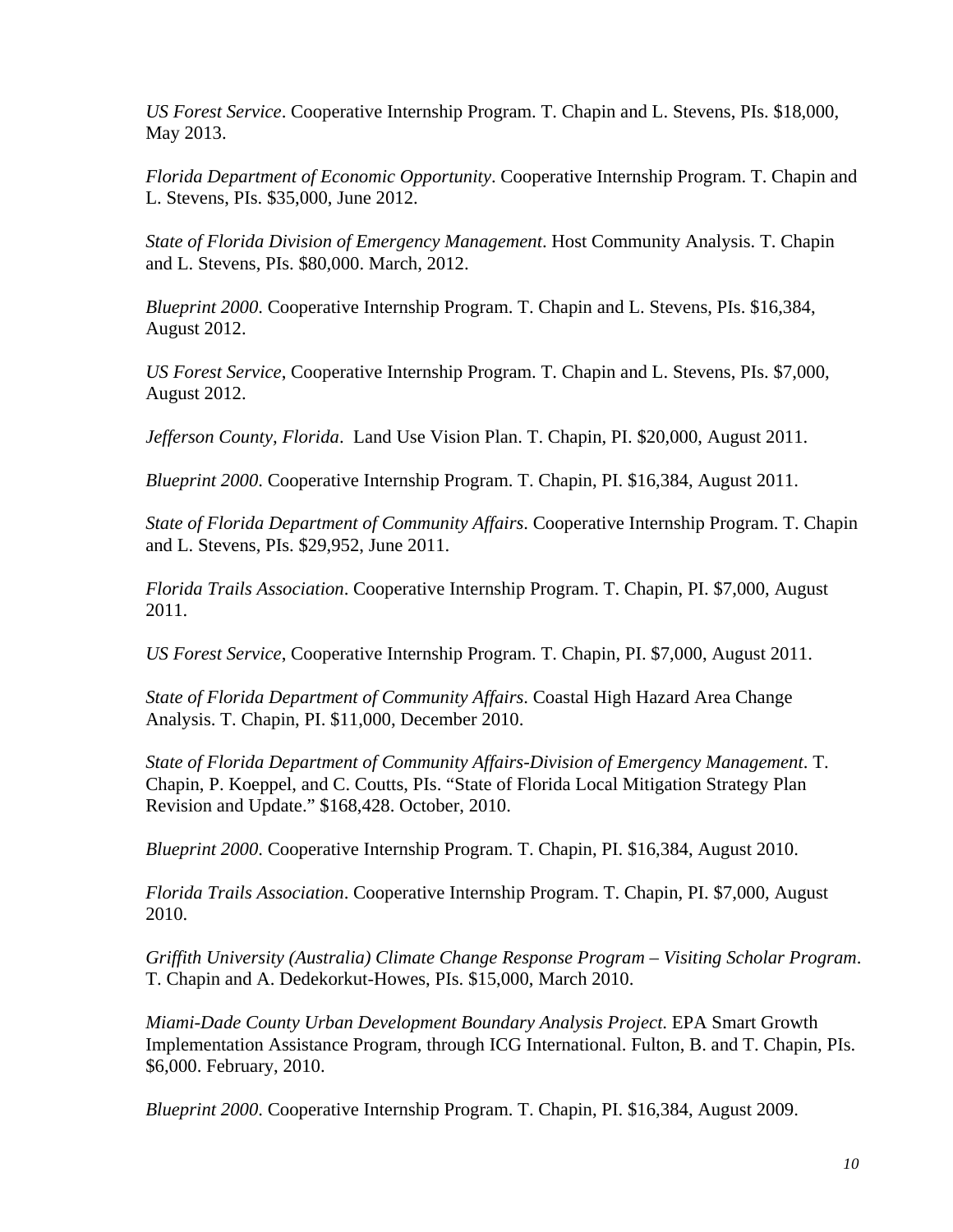*Florida Trails Association*. Cooperative Internship Program. T. Chapin, PI. \$7,000, August 2009.

*State of Florida Department of Community Affairs-Division of Emergency Management*. T. Chapin, P. Koeppel, and C. Coutts, PIs. "Local Mitigation Strategy Program." \$479,491. April, 2009.

*Blueprint 2000*. Cooperative Internship Program. T. Chapin, PI. \$16,384, August 2008.

*Florida Trails Association*. Cooperative Internship Program. T. Chapin, PI. \$7,000, August 2008.

*Federal Emergency Management Agency, Florida Hazard Mitigation Grant Program*. H. Higgins, R. Deyle, and T, Chapin, PIs. "Integrating Hazard Mitigation into MPO Long Range Transportation Planning." \$912,042. January, 2008.

*Century Commission for a Sustainable Florida.* T. Chapin, PI. "A Regional Visioning Blueprint for Florida." \$15,000. September, 2007.

*State of Florida Department of Community Affairs-Division of Community Planning*. T. Chapin and Harrison Higgins, PIs. "Growth Management in Florida Program Evaluation." \$227,712. April, 2007.

*Lincoln Institute of Land Policy*. 2006. K. Ihlanfeldt and T. Chapin, PIs. "Assessing U.S. Smart Growth Policies: The Florida Experience." \$60,000. December, 2006.

*Century Commission for a Sustainable Florida.* T. Chapin, PI. "Assessing Florida Citizen Attitudes Towards Growth, Growth Management, and Quality of Life Issues." \$9,775. July, 2006.

*Lincoln Land Institute Working Paper Series*. T. Chapin, PI. "Not Your Ordinary Joe : The St. Joe Company and Florida's Great Northwest." \$10,000. February, 2006. *Osceola County, Florida*. "Evaluation of the City of St. Cloud's Proposed CRA". T. Chapin, PI. \$1,875. October, 2004.

*Community Outreach Partnership Center Program: Department of Housing and Urban Development, Office of University Partnerships*. T. Chapin and H. Higgins, Program Managers. "Economic Development Program". \$152,823.

 This program was part of a larger Florida State University Community Outreach Partnership Center project. C. Connerly and H. Higgins, PIs. Total Awarded \$399,969. November, 2003.

*National Oceanic and Atmospheric Administration: Florida Sea Grant Program*. R. Deyle and T. Chapin, PIs. "Mitigating the Exposure and Vulnerability of Coastal Communities to Hurricane Flood Damage through Growth Management." \$150,000. September, 2003.

*State of Florida Department of Community Affairs-Division of Emergency Management*. R. Deyle and T. Chapin, PIs. "Assessing and Mitigating the Exposure of Coastal Communities to Hurricane Flood Damage through Growth Management." \$150,000. August, 2003.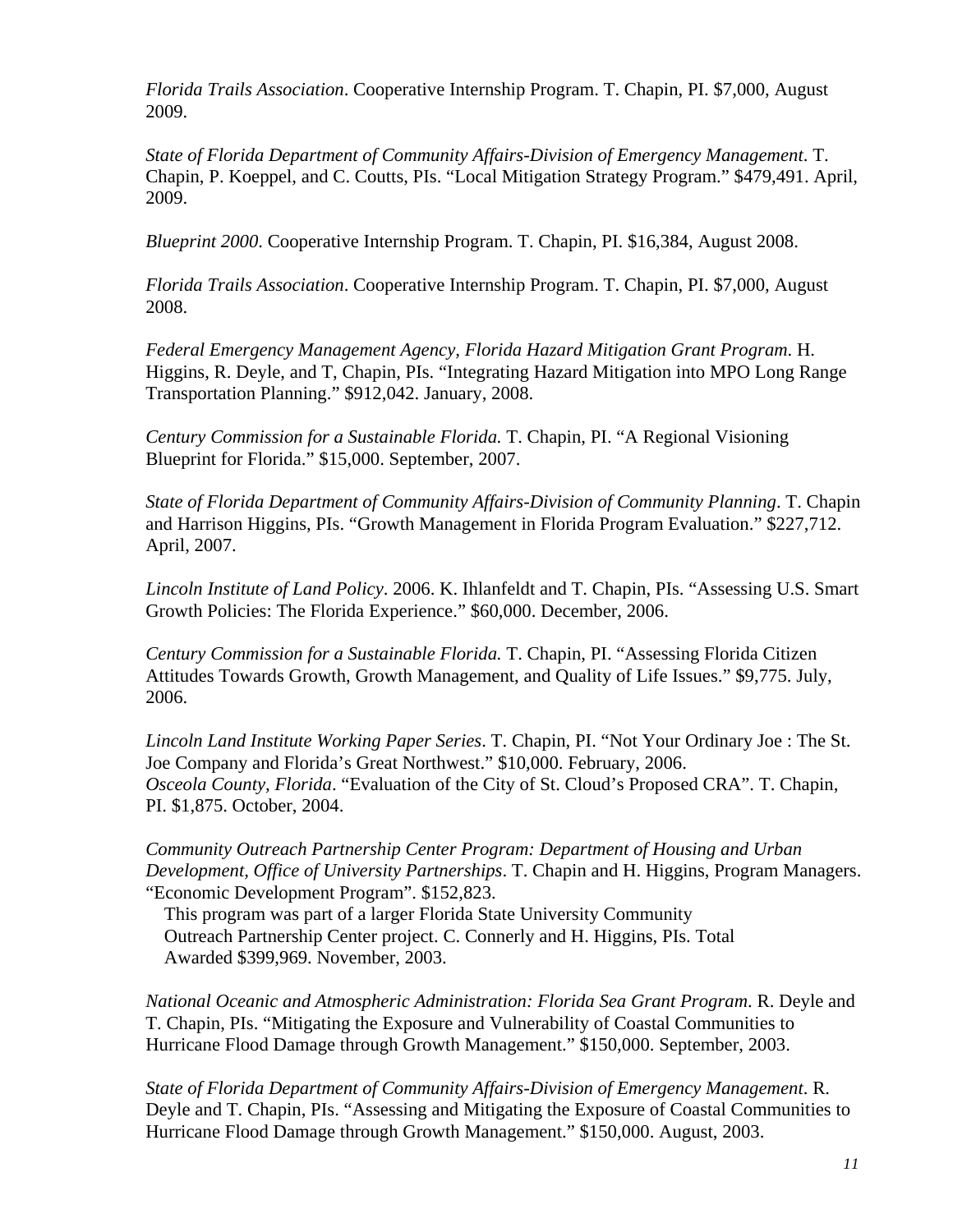*Franklin County, Florida*. H. Higgins, T. Chapin, and T. Taylor, PIs. "Comprehensive Plan Update." \$107,500. February, 2003.

*Florida Redevelopment Association*. T. Chapin, PI. "A Review of the Use of Tax Increment Financing by Florida's Community Redevelopment Agencies." \$20,000. January, 2002.

*Lincoln Institute of Land Policy Working Paper Series*. 2002. T. Chapin, PI. "Financing Sports Facilities: Major Public Finance Issues." \$10,000. December, 2001.

### **Internal**

*FSU Institute for Energy Systems, Economics, and Sustainability*. T. Chapin, PI." *Promoting Energy Sustainability through Land Use, Transportation, and Green Infrastructure Policies"*. \$177,460. December 2008.

*DeVoe L. Moore Center for the Study of Critical Issues in Economic Policy and* Government. T. Chapin and H. Higgins, PIs. "Symposium: Achieving Growth Management through Public Open Space Acquisition: Realities and Prospects." \$35,000. January, 2007. Event held in February, 2008.

*DeVoe L. Moore Center for the Study of Critical Issues in Economic Policy and Government.* T. Chapin, PI. "The Fiscal Fallout of Growth Management in Florida." \$6,500. March, 2006.

*DeVoe L. Moore Center for the Study of Critical Issues in Economic Policy and Government.* T. Chapin, PI. "A Review of Local Government Concurrency Practices." \$15,900. January, 2005.

*DeVoe L. Moore Center for the Study of Critical Issues in Economic Policy and Government.* T. Chapin and J. Thomas, PIs. "Evaluating Florida's Development of Regional Impact (DRI) Process." \$11,500. May, 2004.

*DeVoe L. Moore Center for the Study of Critical Issues in Economic Policy and Government.* C. Connerly, T. Chapin, and H. Higgins, PIs. "Symposium: Evaluating Growth Management in Florida." \$37,500. August, 2003. Event held in January, 2005.

*DeVoe L. Moore Center for the Study of Critical Issues in Economic Policy and Government.*  T. Chapin, PI. "Investigating Florida's Use of Tax Increment Financing." \$5,900. July, 2003.

*DeVoe L. Moore Center for the Study of Critical Issues in Economic Policy and Government.* R. Deyle and T. Chapin, PI's. "Mitigating the Exposure and Vulnerability of Coastal Communities to Hurricane Flood Damage through Growth Management." \$37,500. March, 2003.

*DeVoe L. Moore Center for the Study of Critical Issues in Economic Policy and Government.*  T. Chapin, PI. "Citizen Attitudes Towards Growth Management in Florida." \$5,800. July, 2002.

*First Year Assistant Professorship Grant*. T. Chapin, PI. "Investigating the 'Urban Renaissance' of the 1990s." Florida State University, \$10,000. May, 2000.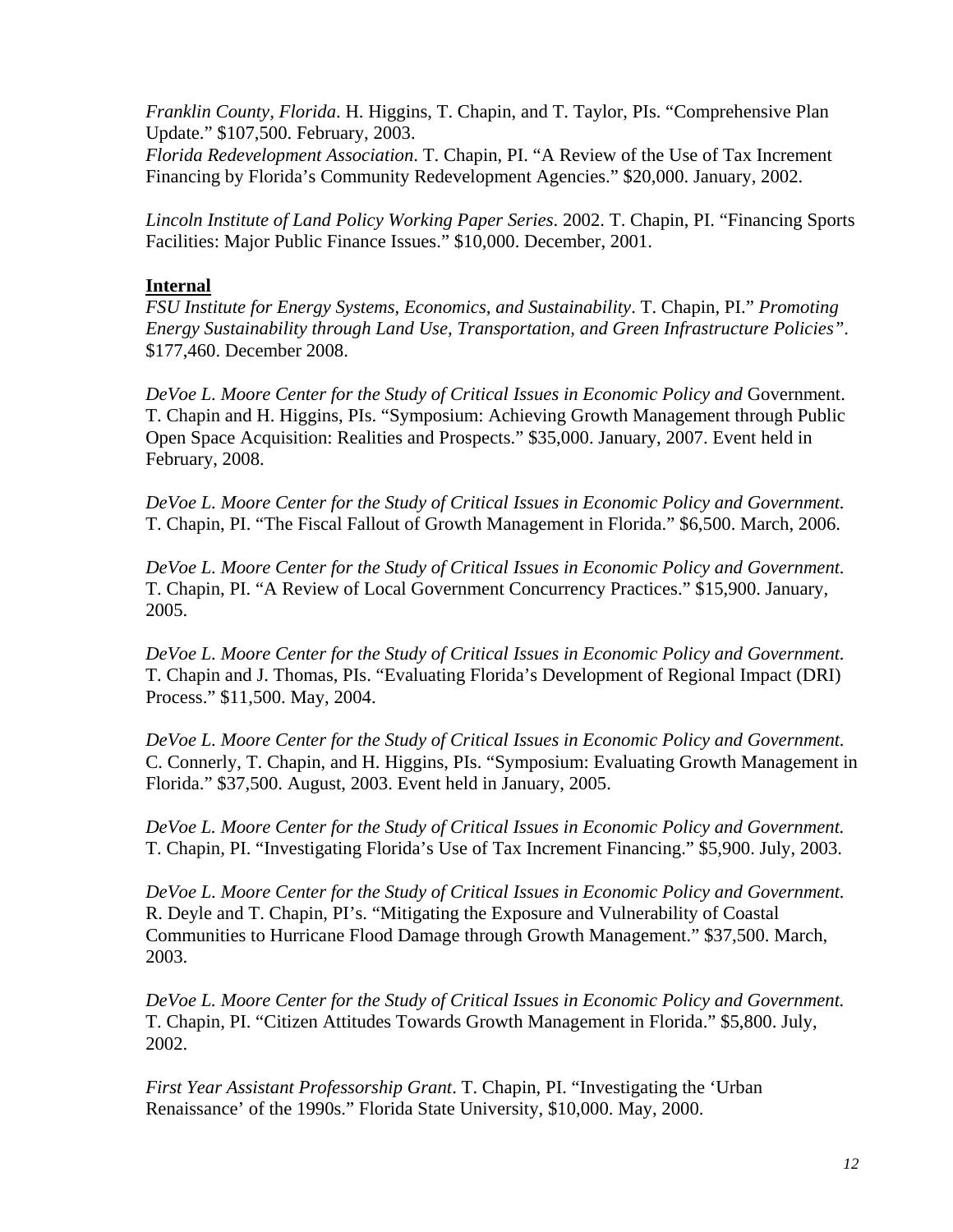## **AWARDS AND HONORS**

Journal of Planning Education and Research Reviewer Award, 2012

Griffith University (Australia) Climate Change Response Program – Visiting Scholar, 2010.

Florida State University, University Graduate Mentor Award Nominee, 2008

Florida State University, University Teaching Award Nominee, 2002, 2007, 2011, 2012, 2014

Florida State University Full Year Sabbatical, 2007-2008

Best of ACSP Award "An Assessment of the Microarea Impacts of Sports Stadia." Association of Collegiate Schools of Planning and the American Institute of Certified Planners, 1999.

Teaching Fellow, University of Washington Interdisciplinary Ph.D. in Urban Design and Planning Program, Spring 1998.

Student Recognition Award, University of Washington Department of Urban Design and Planning, 1997.

Merit Award, University of Washington Community and Environmental Planning Program*,* 1997.

National Student Project of the Year Award, American Institute of Certified Planners, 1996. *City of Hahira Town Plan*.

Honor Award, American Planning Association, 1996. *Reflecting in Action Planning Studio*.

Outstanding Student Award, University of Washington Department of Urban Design and Planning*,* 1996.

Merit Award, University of Washington Community and Environmental Planning Program*,* 1996.

Ronald L. Davidson Memorial Scholarship Award, Georgia Planning Association. 1993.

### **DEPARTMENT SERVICE**

Department Chair, July 2008-June 2014 APA Florida Mentor a Planning Student Program co-Director, August 2012- June 2014 URP Teaching Group Director, July 2008- June 2014 URT PhD co-Examiner, Fall 2011- present Master's Program Director, Fall 2006-Summer 2007 Chair, Academic Personnel Committee, Fall 2005-Spring 2006 Computer Coordinator and Department Website Manager, Fall 1999-Summer 2008 FAPA University Liaison, Fall 2005 Admissions and Financial Aid Committee. Fall 1999-Spring 2003, Fall 2004-Spring, 2005 Doctoral Policy Committee, Fall 2003-Spring, 2004; Fall 2005-Spring 2006 Academic Personnel Committee, Fall 2001-Summer 2002; Fall 2003-Spring, 2004 Financial Aid Committee. Fall 2006-present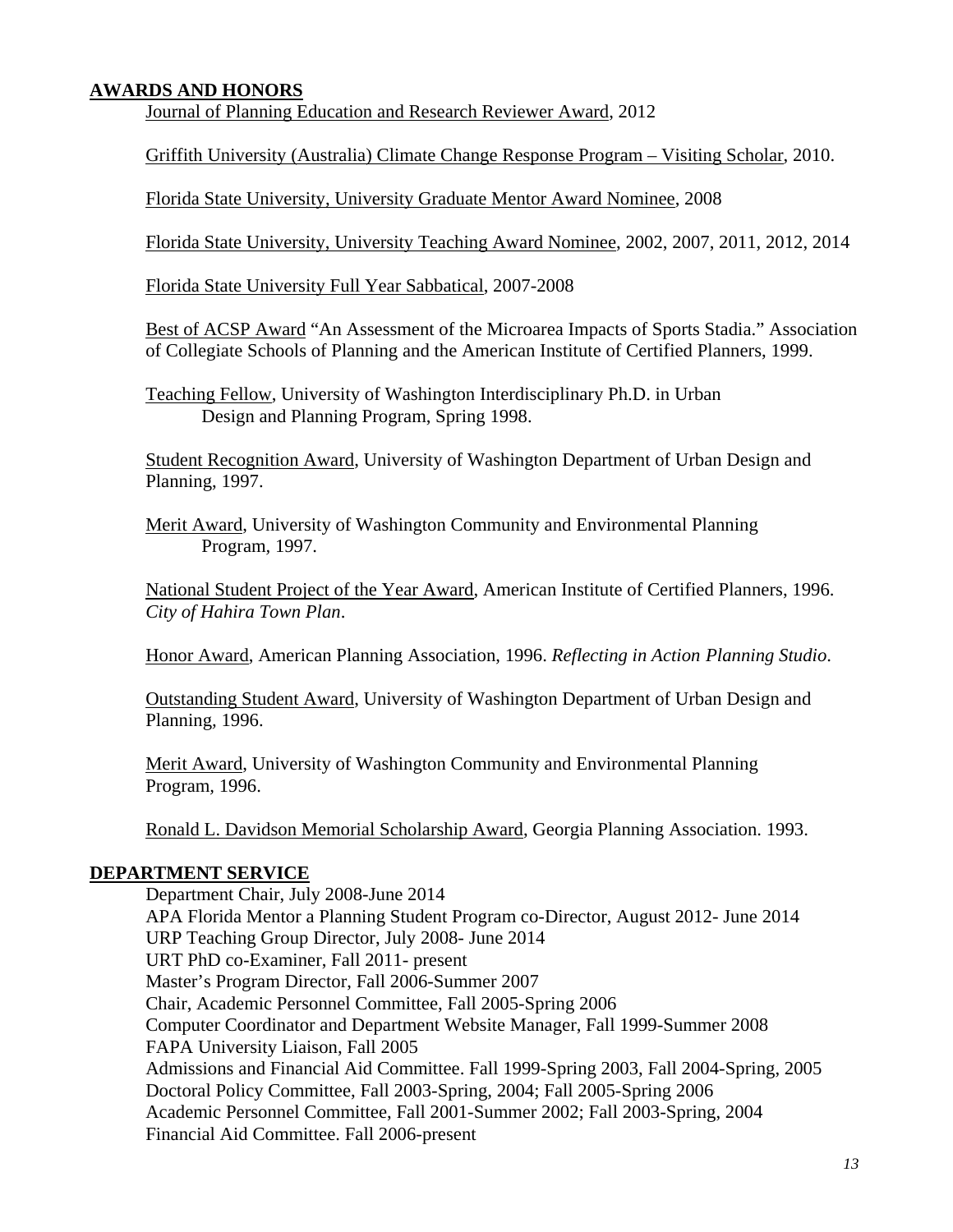Curriculum Committee. Fall 1999-Spring 2000; Fall 2006-Summer 2007 Stats Diagnostic Revision Subcommittee, Spring 2000 Showcase Book Committee. Fall 1999-January 2005 Studio Advisory Committee. Fall 1999, Spring 2002, Spring, 2003, Fall 2005, Spring 2006, Fall 2008, Spring 2009, Summer 2009, Spring 2010, Summer 2011, Fall 2011, Fall 2012, Summer 2013, Summer 2014, Fall 2015 COSS Representative, University Consortium of Geographic Information Science

# **COLLEGE AND UNIVERSITY SERVICE**

FSU Council for Graduate Education, August 2015-present COSSPP Aging and Public Policy Hiring Committee Chair, August 2015-present COSSPP Graduate Recruitment and Enrollment Management Officer, August 2014-present FSU Council of Associate Deans for Research, August 2014-present COSSPP African American Studies Quality Enhancement Report lead author, Fall 2014 COSSPP Aging and Public Policy Hiring Committee, August 2014-May 2015 FSU Graduate Program Committee, Sociology Review Subcommittee, Fall 2014 FSU Career Readiness Committee, August 2013-present Professional Development Skills Subcommittee Chair, August 2013-December 2013 FSU Department of State Partnership Committee Chair, August 2013-June 2014 FSU Faculty and Staff Development Campaign, October 2013-May 2015 FSU Quality Enhancement Plan College Liaison, November 2013-present COSSPP College P&T Committee, January 2011-May 2014 COSSPP College Executive Committee, July 2008-present FSU Faculty Senate, August 2011-May 2013 FSU Dean of Faculties Search Committee, Fall 2011 Tallahassee-Southside Community Redevelopment Agency Citizens Advisory Committee, Fall 2008-June 2011 FSU Graduate Program Committee, Geography Review Subcommittee, Fall 2006 FSU Mobile Learning Subcommittee, Fall 2005-Spring 2006 FSU Promotion and Tenure Workshop Presenter, April 2005, April 2006.

## **PROFESSIONAL SERVICE**

Tallahassee-Leon County Planning Department Comprehensive Plan Review Committee, November 2015-present Building Creative Communities Conference co-Organizer, Fall 2009-present Florida Department of Community Affairs, Evaluation and Appraisal Report (EAR) Process Evaluation Technical Advisory Committee, 2009 Florida Governor's Climate Action Team, Transportation and Land Use Working Group Committee, 2008 American Planning Association, Florida Chapter, Capital Area Section Awards Committee, 2008

American Planning Association-Economic Development Division, Student Paper Awards Committee 2008

# **SERVICE TO THE ACADEMY**

*Journal of the American Planning Association, Senior Associate Editor, August 2013-Present Journal of the American Planning Association, Review Editor, March 2012-present Journal of the American Planning Association, Interim Editor, March 2013-July 2013 Journal of the American Planning Association, Associate Editor, Fall 2010-February 2012*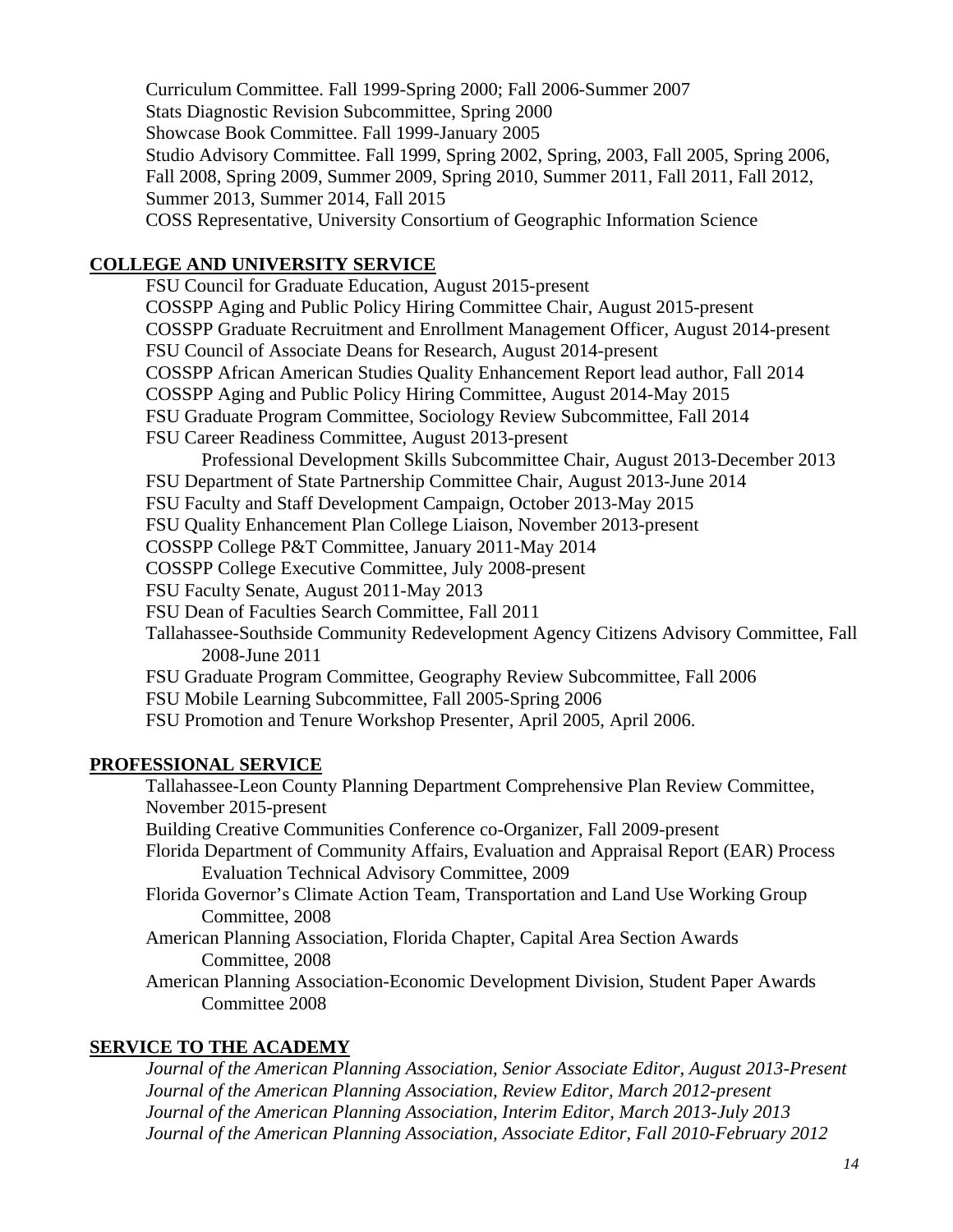*Journal of the American Planning Association, Editorial Board, Fall 2008-2010 Journal of Planning Education and Research Editorial Board, Fall 2012-present Association of Collegiate Schools of Planning "New Chair's School" co-headmaster, November 2013, November 2015 Local Economy, Editorial Board, Fall 2006-present Association of Collegiate Schools of Planning Governing Board Regional Representative 2007-2011 (Elected in Fall 2007) Association of Collegiate Schools of Planning Governing Board, Undergraduate Committee 2012-present (Appointed by ACSP President) Association of Collegiate Schools of Planning Governing Board, PhD Committee 2009-2011 (Appointed by ACSP President) Urban Land Institute "New Dialogues" White Paper Review Committee, 2007 Association of Collegiate Schools of Planning Conference, Land Use Track Chair*  2004-2007 *Association of Collegiate Schools of Planning Conference, Land Use Track* Abstract reviewer, 2002-2003 *Promotion to Full or Promotion and Tenure Reviews for University of Wisconsin, Madison (P&T) University of California, Irvine (P&T) Texas A&M University at College Station (P&T) Texas A&M University at Galveston (P&T) Portland State University (Full) University of Michigan (Full) Wayne State University (P&T) The Technion – Israel Institute of Technology East Carolina University (Full) University of British Columbia (P&T) University of Illinois Urbana-Champagne (P&T) Tufts University (P&T) Wayne State University (P&T) Memphis University (P&T) Griffith University (Full) Lincoln Institute Fiscal Impact Analysis Project Review Team, 2008 Coastal Management Journal* article referee *Economic Development Quarterly* article referee *Environment and Planning C* article referee *Housing Policy Debate* article referee *International Journal of Urban Sustainable Development* article referee *Journal of Environmental Planning and Management* article referee *Journal of Planning Education and Research* article referee *Journal of Planning Literature* article referee *Journal of Regional Science* article referee *Journal of Sport Management* article referee *Journal of Urban Affairs* article referee *Journal of the American Planning Association* article referee *Land Use Policy* article referee *Landscape and Urban Planning* article referee *Municipal Engineer* article referee *Natural Hazards* article referee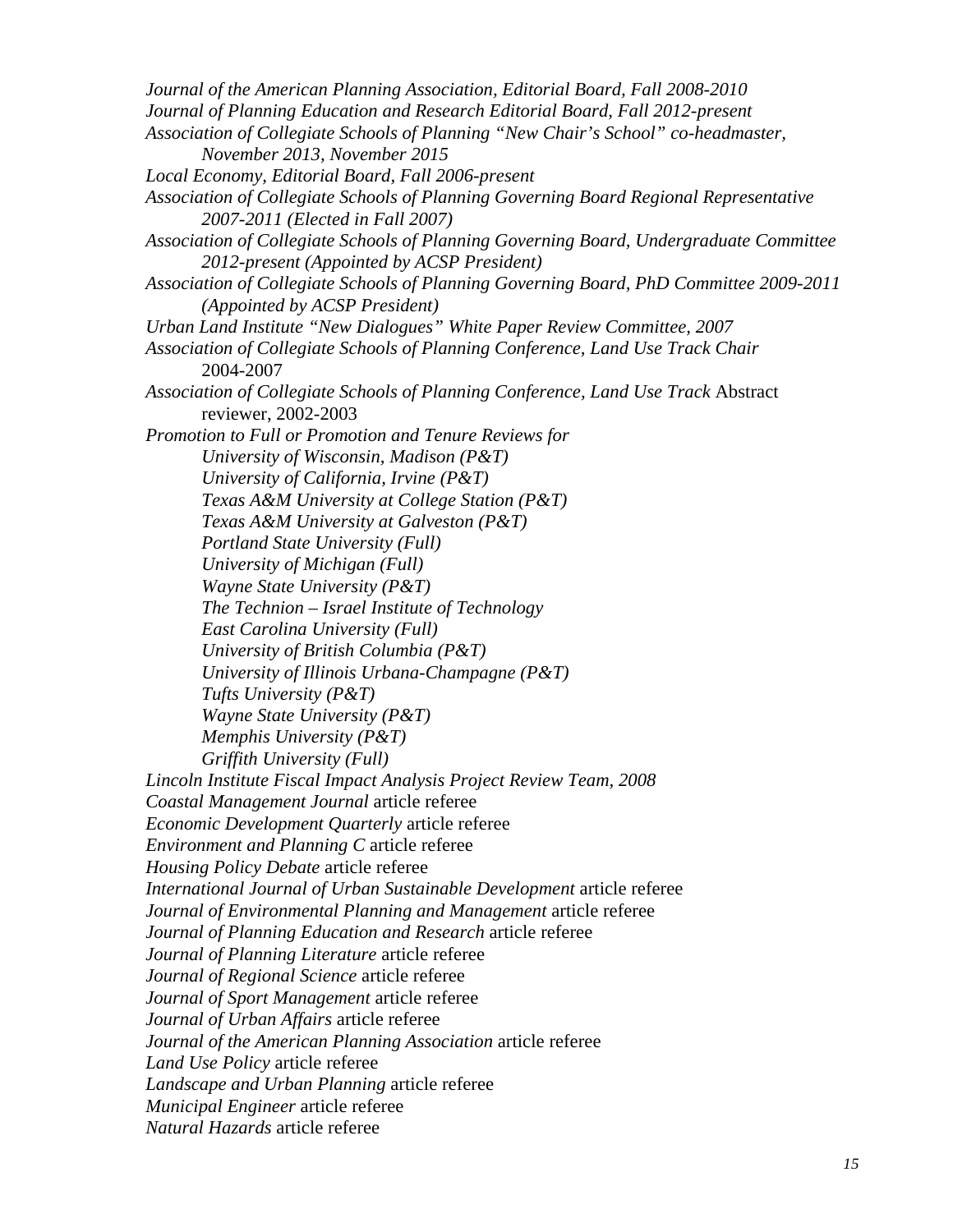*Natural Hazards Review* article referee *Society and Natural Resources* article referee *State and Local Government Review* article referee *Urban Affairs Review* article referee *Urban Design and Planning* article referee *Urban Studies* article referee *AICP Exam Review Instructor* Seattle, Washington, 1998, 1999

### **PROFESSIONAL AFFILIATIONS**

Member, *American Planning Association*, 1995-present. Member, *Florida Chapter of the American Planning Association*, 1999-present. Member, *Urban Affairs Association*. 2000-2010.

### **PRESENTATIONS**

### **International and National Events**

Association of Collegiate Schools of Planning, Annual National Conference, Philadelphia, 2014. Paper: *Innovation Co-opted: The Curious Case of "Fiscal Neutrality" in Sarasota County, Florida.* Tim Chapin, Evangeline Linkous, and Jamie Schindewolf.

Association of Collegiate Schools of Planning, Annual National Conference, Philadelphia, 2014. Paper: *Estimating a Community's Capacity to House Displaced Populations: The Emergency Vacancy/Available Capacity (EVAC) Housing Model*. Megan Bond, Tim Chapin, and Lindsay Stevens.

American Planning Association, Annual National Conference, Atlanta. *Academic and Community Collaboration: Partnership Opportunities Await*. April, 2014.

Huazhong University of Science and Technology (HUST). Wuhan, China. "Planning and Risk: An Overview of FPDLs Project Portfolio". October 8, 2012.

Huazhong University of Science and Technology (HUST). Wuhan, China. "Growth Management in Florida: Why Planning Failed to Save Paradise." October 9, 2012.

American Planning Association, Annual National Conference, Los Angeles. Paper: *From Growth Controls, to Comprehensive Planning, to Smart Growth: Planning's Emerging Fourth Wave*. JAPA Session on Sprawl and Smart Growth (session organized by Chapin). April 15, 2012.

American Planning Association, Annual National Conference, Los Angeles. Organizer and Moderator: *Employment Economic Development and Smart Growth*. JAPA Session on Sprawl and Smart Growth. April 15, 2012.

American Planning Association, Annual National Conference, Los Angeles. Organizer and Moderator: *Evaluating Cutting-Edge Smart Growth Approaches*. JAPA Session on Sprawl and Smart Growth. April 15, 2012.

Makeover Montgomery: Innovative Strategies for Rethinking America's Suburbs. *The "Town Center" Model of Suburban Placemaking: Opportunities and Challenges*. University of Maryland, April 15, 2011.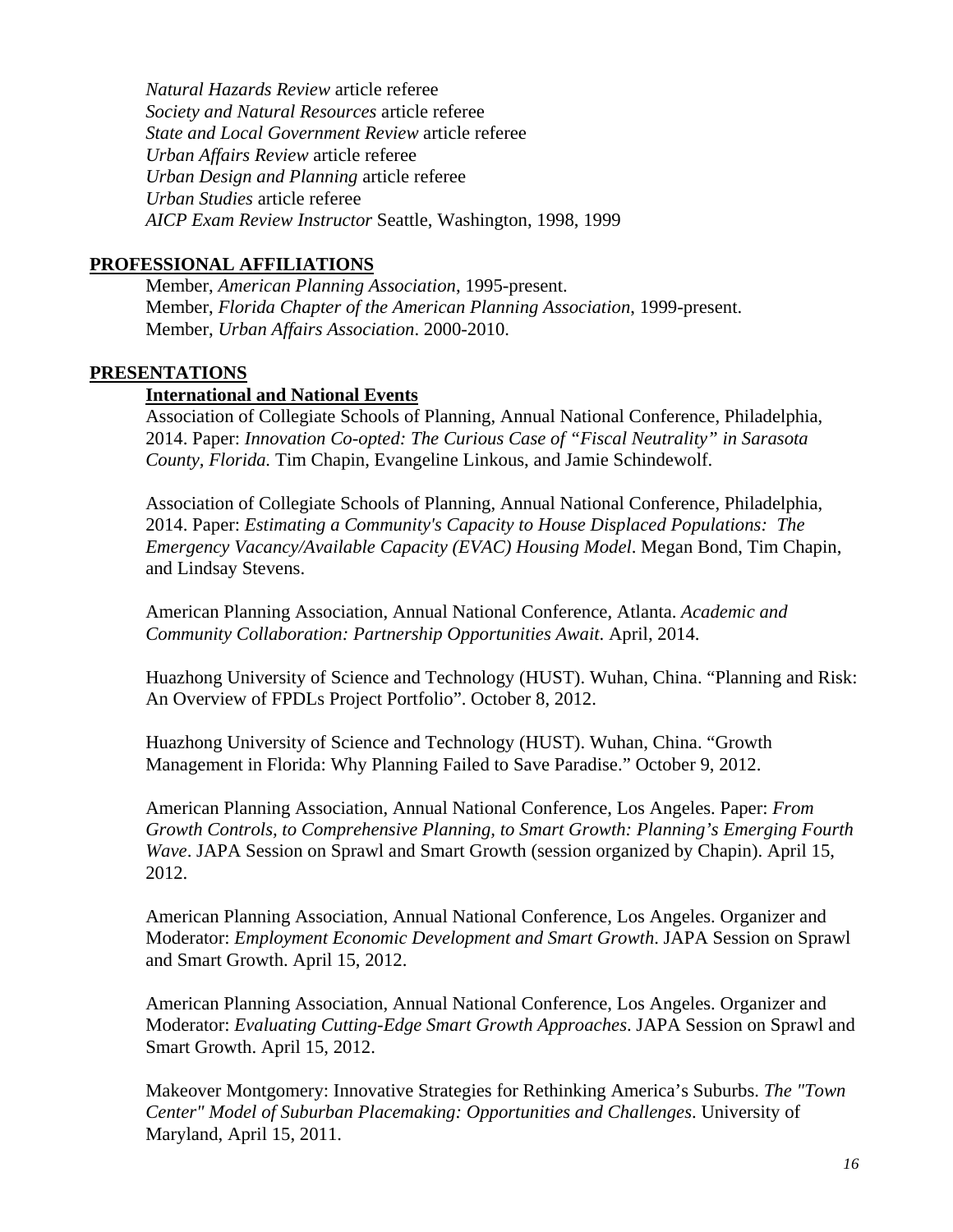Makeover Montgomery: Innovative Strategies for Rethinking America's Suburbs. Panelist on the pre-keynote session on the *Future of Suburbs*. University of Maryland, April 14, 2011.

Association of Collegiate Schools of Planning, Annual National Conference, Washington, DC, 2010. Paper: Integrating Hazard Mitigation and Sea Level Rise Adaptation into Long-Range Transportation Planning.

National Climate Change Adaptation Research Facility-Griffith Climate Change Research Project, Brisbane, Australia, July 2010. *Adaptive Response to Sea Level Rise in Florida's Gold Coast*.

Griffith University, Urban and Environmental Planning Program, Brisbane, Australia, July 2010. *Assessing Florida's Comprehensive Planning Model: How Planning Failed to Save Paradise*.

Association of Collegiate Schools of Planning, Annual National Conference, Washington, DC, 2009. Paper: *Evaluating the Scenario Planning Revolution: A Comparative Analysis*.

Association of Collegiate Schools of Planning, Annual National Conference, Washington, DC, 2009.Roundtable: *State Development Plans: Ghost from the Past or Glimpse of the Future*.

New Partners for Smart Growth 8<sup>th</sup> Annual Conference, Albuquerque, New Mexico, 2009. Paper: *The Impacts of State Smart Growth Programs on Transportation Outcomes*.

Smart Growth @ 10 Conference, Annapolis & College Park, Maryland, 2007. Paper: *From Growth Controls, to Comprehensive Planning, to Smart Growth: The Evolution of State Efforts to Manage Growth*.

Association of Collegiate Schools of Planning, Annual National Conference, Fort Worth, Texas, 2006. Paper: *Assessing the Effectiveness of Comprehensive Plans in Mitigating Exposure of Florida Coastal Communities to Hurricane Flooding*.

Association of Collegiate Schools of Planning, Annual National Conference, Fort Worth, Texas, 2006. Paper: *Are We Any Safer? The Effects of Post-Plan-Approval Land Use Changes on Hurricane Evacuation Clearance Times and Shelter Demand in Florida*.

Association of Collegiate Schools of Planning, Annual National Conference, Fort Worth, Texas, 2006. Paper: *Investigating the Fiscal Fallout from Florida's Unfunded Growth Management Mandate*.

Association of Collegiate Schools of Planning, Annual National Conference, Kansas City, Missouri, 2005. Paper: *Assessing the Community Development District (CDD) Model of Infrastructure Financing.*

Association of Collegiate Schools of Planning, Annual National Conference, Kansas City, Missouri, 2005. Paper: *Reduced Hazard Exposure through Growth Management? An Evaluation of the Effectiveness of Florida's Hurricane Hazard Mitigation Planning Mandates*.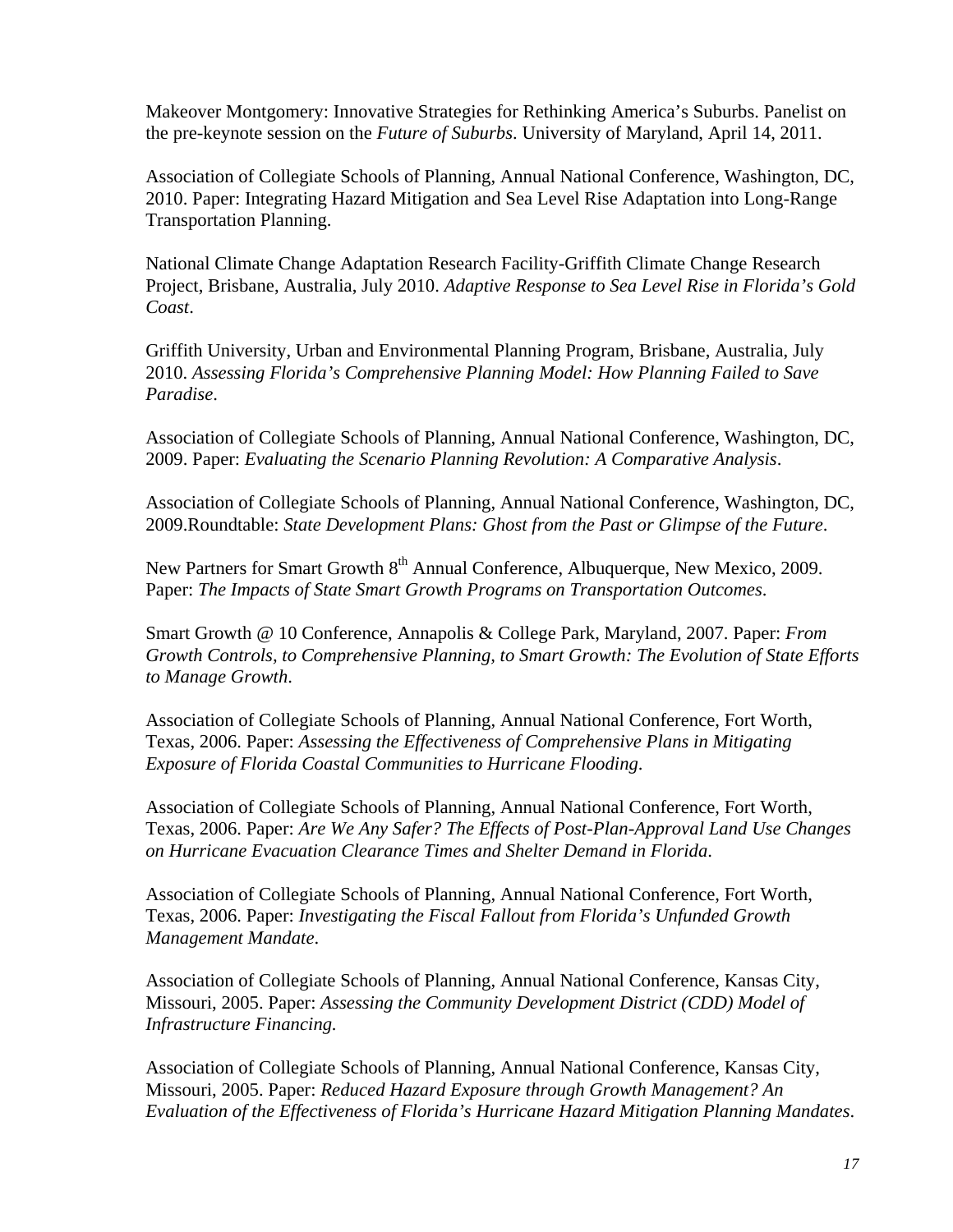Association of Collegiate Schools of Planning, Annual National Conference, Portland, Oregon, 2004. Paper: *Measuring Changes in the Exposure of Florida Coastal Communities to Hurricane Flood Damage Following Comprehensive Plan Approval.* 

29<sup>th</sup> Annual Hazards Research and Applications Workshop, University of Colorado at Boulder. July 2004. Paper: *Analyzing the Effectiveness of Growth Management in Mitigating Hurricane Flooding Exposure and Vulnerability*.

Association of Collegiate Schools of Planning, Annual National Conference, Baltimore, Maryland, 2002. Paper: *Attitudes Towards Growth Management in Florida: Comparing Resident Support in 1985 and 2001.* 

Urban Affairs Association, Annual National Conference, Detroit, Michigan, 2001. Paper: *The Urban Redevelopment through Sports Strategy: Comparing Redevelopment Efforts in San Diego and Columbus.* 

Association of Collegiate Schools of Planning, Annual National Conference, Cleveland, Ohio, 2001. Paper: *Teaching 'Other' Planning Methods: Results from an Open-Ended Discussion*.

World Planning Conference, Shanghai, China, 2001. Paper: *Content and Structure of Planning Methods Courses*.

Association of Collegiate Schools of Planning, Annual National Conference, Atlanta, Georgia, 2000. Paper: *Investigating the 'Urban Renaissance' of the 1990s*.

Sport in the City 2000. University of Indiana-Purdue University: Indianapolis, Indiana, 2000. Paper: *Sports Facilities and District Development: Identifying Factors Critical to the Urban Revitalization-through-Sports Strategy.* 

American Planning Association, Annual National Conference, Seattle, 1999. Paper: *An Assessment of the Microarea Impacts of Sports Stadia*. "Best of ACSP" session.

Association of Collegiate Schools of Planning, Annual National Conference, Los Angeles, 1998. Paper: *An Assessment of the Microarea Impacts of Sports Stadia*.

Association of Collegiate Schools of Planning, Annual National Conference, Los Angeles, California, 1998. Paper: *Teaching Planning Methods via Website Communication with Professional Planners*.

The Freedom Forum. The Freedom Forum Pacific Coast Center: San Francisco, California, January 1998. *Reporting on New Stadiums: Is There a Payoff for the Public?*.

International Symposium on Sport in the City. University of Memphis: Memphis, Tennessee, November 1996. Paper: *A New Era of Professional Sports in the Northwest: Facility Location as an Economic Development Strategy in Seattle, Portland and Vancouver*.

## **State/Regional Events**

3<sup>rd</sup> Annual Emerald Coast Transportation Symposium Keynote Address. SanDestin, FL, November 2015. *Our Demographic Destiny*.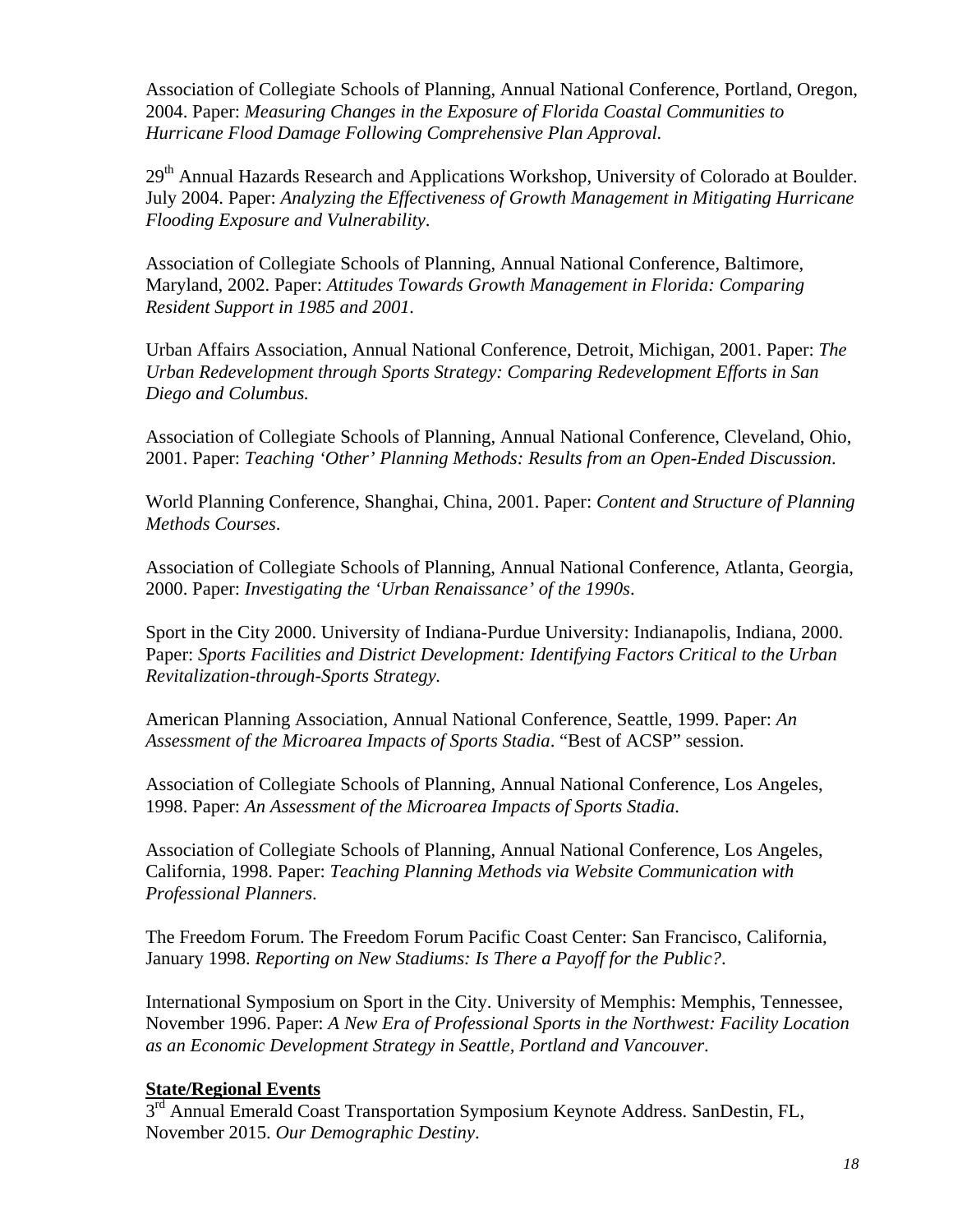Florida Chapter of the American Planning Association. Hollywood, FL, September 2015. *Transportation and Land Use in an Automated Vehicle World*.

Florida Regional Councils Association. Tallahassee, FL, April 2015. *Academic and Community Collaboration: Partnership Opportunities Await!*

Florida Chapter of the American Planning Association. Jacksonville, FL, September 2014. *The Challenges of a "Fiscal Neutrality" Policy*.

2<sup>nd</sup> Annual Emerald Coast Transportation Symposium Keynote Address. Pensacola, FL, May 2014. *Planning's Wicked Problems: The Search for Solutions to Our Transportation, Land Use, Environmental, and Community Health Problems*.

Florida Chapter of the American Planning Association. Orlando, FL, September 2013. *How Universities Are Using Technology in Applied Planning Projects.*

Florida Chapter of the American Planning Association Public Policy Workshop. Tallahassee, Florida, February 2013. *Florida's Demographic Destiny*.

University of Florida IFAS *Planning Post9J-5 Symposium* Keynote Talk. Sarasota, Florida. "Planning in a Post 9J-5 World: Florida's Planners Finally Get What They Deserve (Less Bureaucracy, Greater Responsibility)". October 18, 2012.

Florida Chapter of the American Planning Association Public Policy Workshop. Tallahassee, Florida, February 2012. *Regional Planning*.

Florida Chapter of the American Planning Association Annual Conference. West Palm Beach, Florida, September 2011. *Why Professional Planners Don't Read JAPA and Why Academics Don't Listen More to Professionals: Forging Stronger Linkages Between the Profession and the Academy*.

Jacksonville Human Rights Commission. Jacksonville, Florida, April 2010. *Florida's Future Population: Certainly Larger, Undoubtedly Grayer, and Looking for "Quality Growth"*.

Association of Florida Community Developers. Tallahassee, Florida, February 2010. *Florida's Future Population: Certainly Larger, Undoubtedly Grayer, and Looking for "Quality Growth"*.

Florida Senate Community Affairs Committee. Tallahassee, Florida, December 2009. *Florida's Future Population: Certainly Larger, Undoubtedly Grayer, and Trending "Smarter"*.

Florida Growth Management Implementation Workshop. Orlando, Florida, June 2009. *Florida's Future Population: Certainly Larger, Undoubtedly Grayer, and Trending "Smarter"*.

Florida DOT-DOH Transportation Systems Strategies to Reduce GHGs in Florida Workshop. Tallahassee, Florida, May 2009. *Planning's Wicked Problems: The Search for Solutions to our Transportation, Land Use, Environmental, and Community Health Challenges*.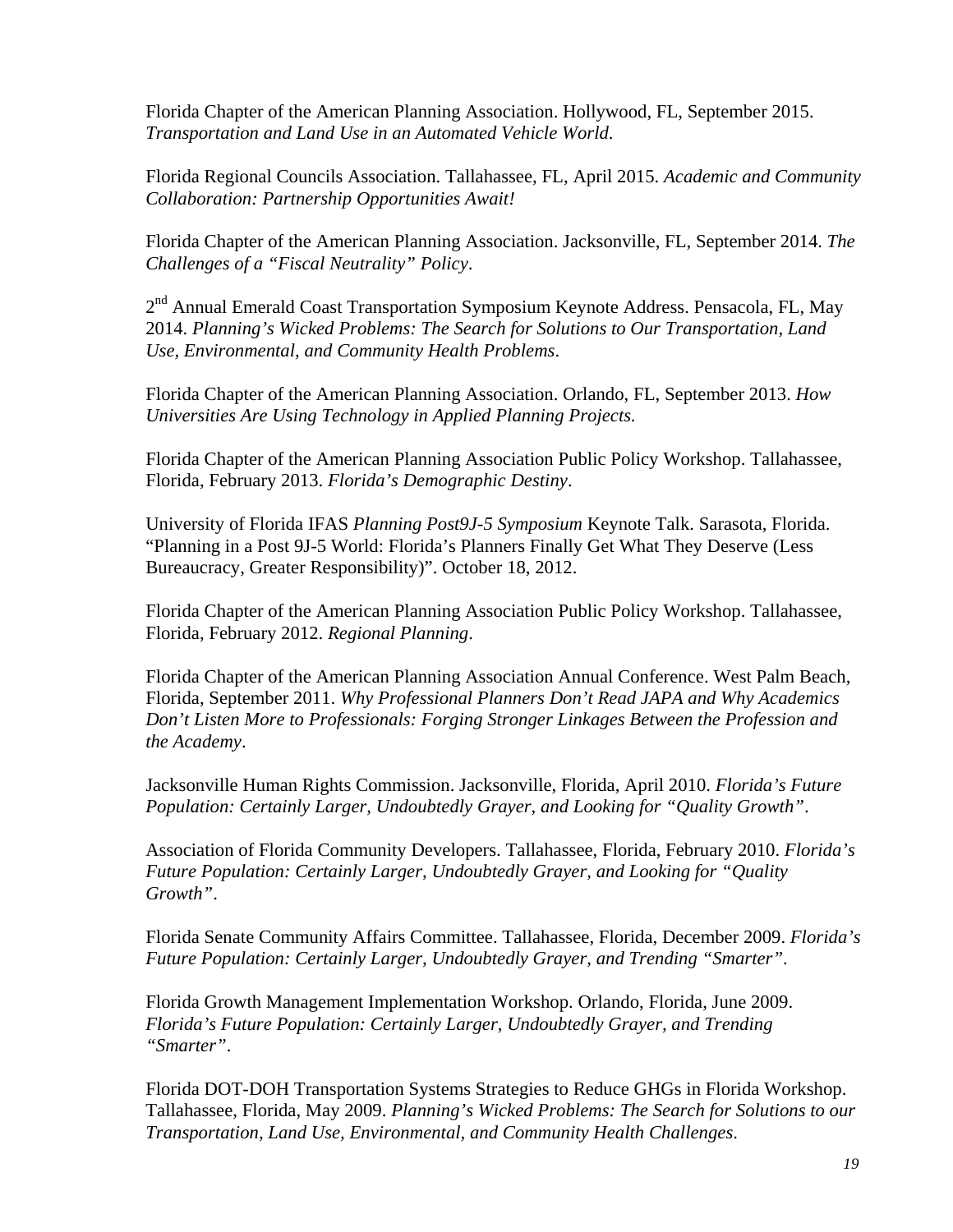Florida State Victim Assistance Academy. Tallahassee, Florida, April 2009. *Florida's Demographic Trends: Present and Future*.

Florida State Law School Environmental Forum. Tallahassee, Florida, April 2009. *Why Manage Growth in Trouble Times?*

Florida State Victim Assistance Academy. Delray Beach, Florida, July 2008. *Florida Demographics and Their Influence on Victim Services*.

West Florida Regional Planning Council. Niceville, Florida, May 2008. *Visioning a Future for Florida*.

Florida Chamber of Commerce, Growth Management and Environmental Permitting Conference. Daytona Beach, Florida, February 2008. *Implementing Regional Visions*.

Florida Chapter of the American Planning Association Public Policy Workshop. Tallahassee, Florida, February 2008. *Visioning a Future for Florida*.

Century Commission for a Sustainable Florida. Tallahassee, Florida, January 2008. *Final Report on Engaging the Future through a Coordinated Statewide Regional Visioning Initiative*.

Florida Atlantic University, Center for Urban and Environmental Solutions 35<sup>th</sup> Anniversary Event, Fort Lauderdale, Florida, November 2007. *Growth Management in Florida: Planning for Paradise* book event and signing.

Century Commission for a Sustainable Florida. Tallahassee, Florida, October 2007. *Engaging the Future through a State-Sponsored Regional Visioning Initiative*.

Florida State Victim Assistance Academy. Delray Beach, Florida, July 2007. *Florida Demographics and Their Influence on Victim Services*.

Florida Chamber of Commerce, Growth Management and Environmental Permitting Conference. Daytona Beach, Florida, February 2007. *Transportation Concurrency*.

Century Commission for a Sustainable Florida. Miami, Florida, September 2006. *Assessing Florida Citizen Attitudes Towards Growth, Growth Management, and Quality of Life Issues*.

Florida Department of Community Affairs, Growth Management Summit. Orlando, Florida, May 2006. *Assessing the Effectiveness of Comprehensive Plans in Mitigating Exposure of Florida Coastal Communities to Hurricane Flooding*.

Florida Chamber of Commerce, Growth Management and Environmental Permitting Conference. Orlando, Florida, February 2006. *Transportation Concurrency: Still a Moving Target*.

Florida Chapter of the American Planning Association, St. Petersburg, Florida, September 2005. *Investigating the Effects of Florida's Growth Management Approach on the State's Largest Cities*.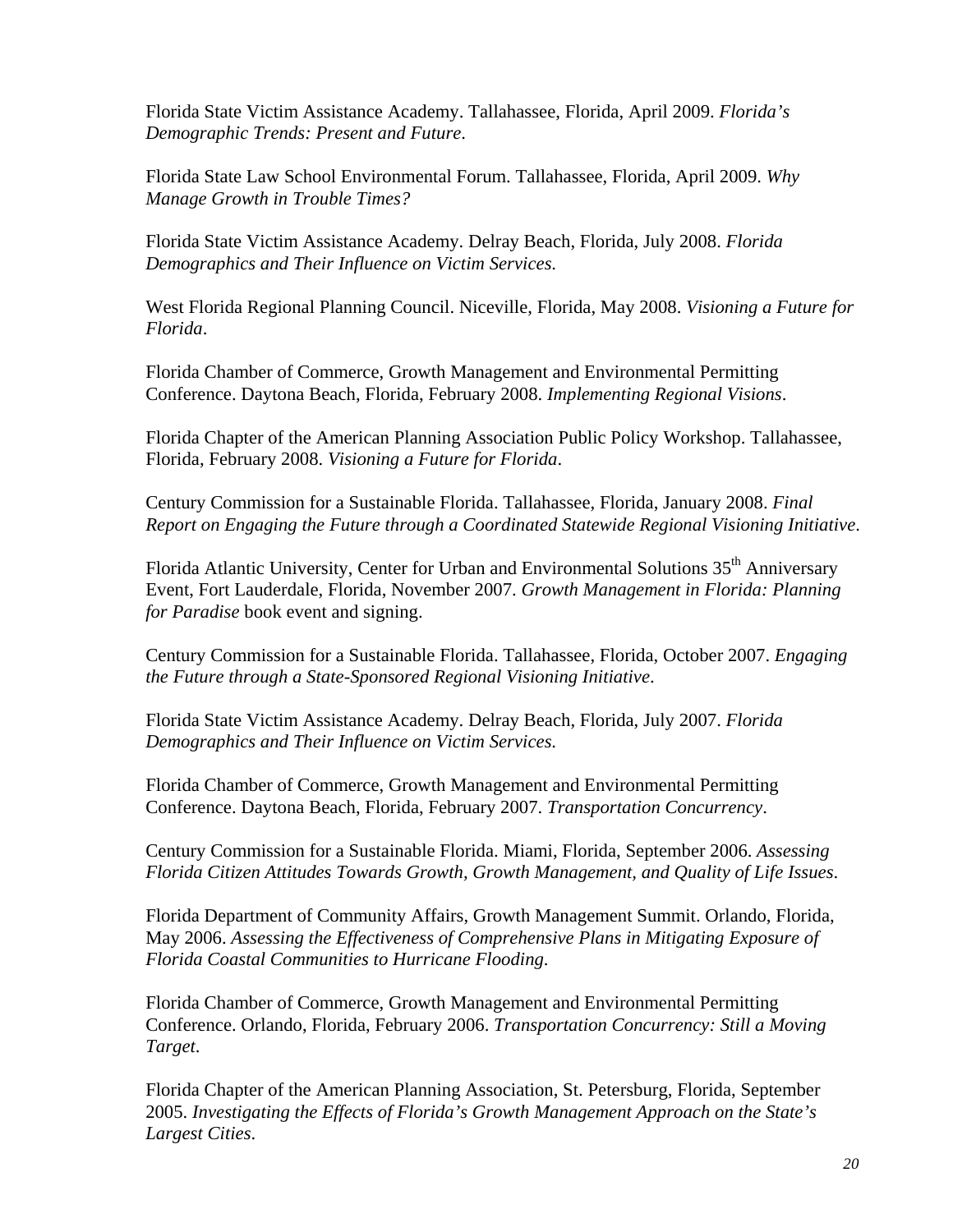North Florida Housing Conference. Tallahassee, Florida, May 2005. *Smart Growth and Community Sustainability.*

Florida State University, DeVoe L. Moore Center Critical Issues Symposium on Evaluating Growth Management in Florida. Tallahassee, Florida, January 2005. *Growth Management and Urban Economic Development: Investigating the Effects of Florida's Growth Management Approach on the State's Largest Cities*.

Florida State University, DeVoe L. Moore Center Critical Issues Symposium on Evaluating Growth Management in Florida. Tallahassee, Florida, January 2005. *Reduced Hazard Exposure through Growth Management? An Evaluation of the Effectiveness of Florida's Hurricane Hazard Mitigation Planning Mandates*. Authors: Robert E. Deyle and Timothy S. Chapin.

State of Florida Legislative Committee on Intergovernmental Relations. Tallahassee, Florida, December 2003. *Tax Increment Financing: Issues and Trends in Florida and the United States.* 

Florida American Planning Association Conference. Miami Beach, Florida, September 1999. *Sports Facilities and Urban Revitalization*.

Olympia Economics Club. Olympia, Washington, June 1997. *The Sports Facility Game: Recognizing the Spatial Ingredient*.

Seattle Central Community College/Earth On-the-Air Independent Media. Seattle, Washington, June 1997. *Stadiums in Seattle: A Community Democracy Forum*.

Pacific Northwest Regional Economic Conference, Spokane, Washington, April 1997. Paper: *Facility Location as an Economic Development Strategy*.